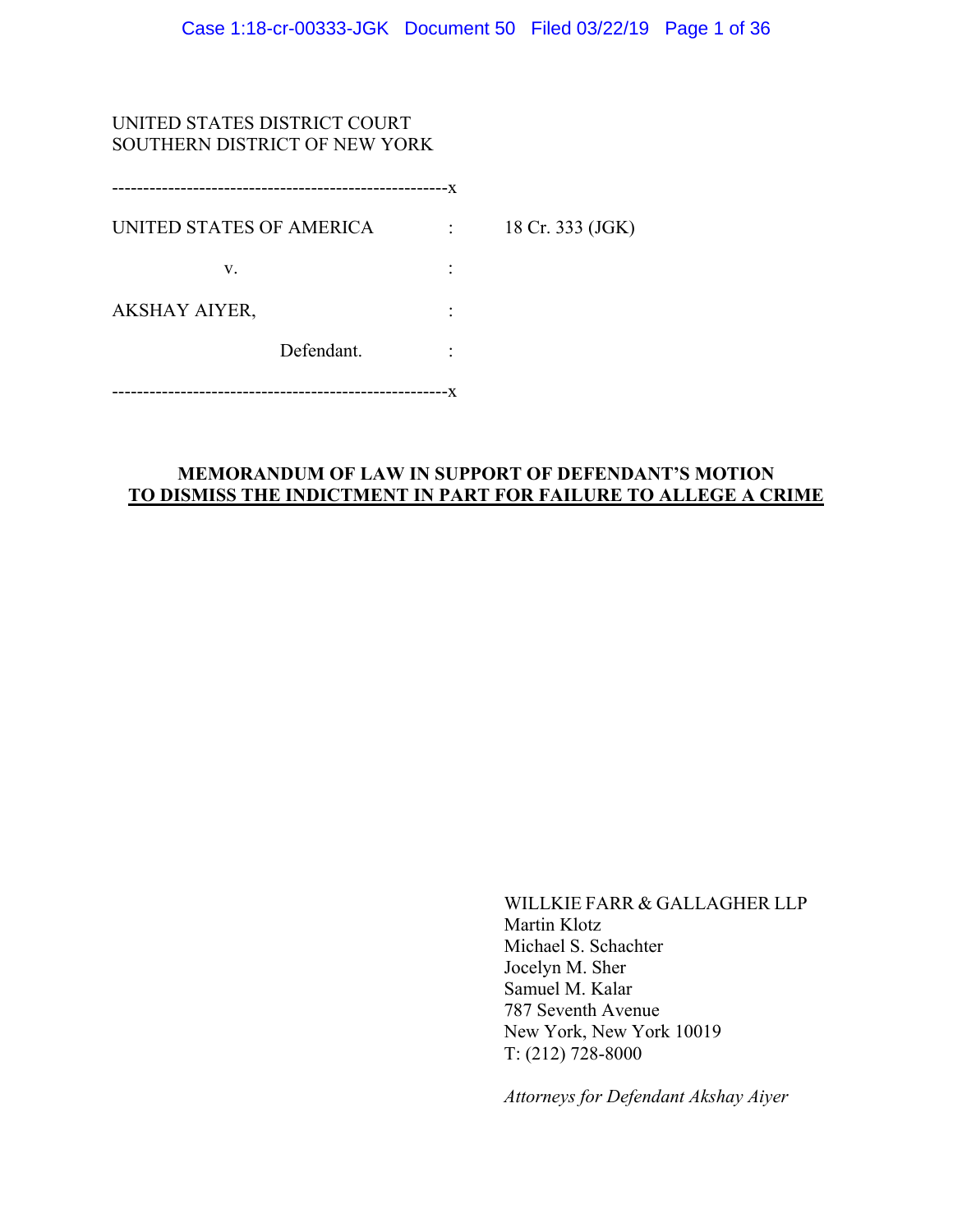# **TABLE OF CONTENTS**

| I.   |           |    |                                                                                                                                                                                                                        |  |
|------|-----------|----|------------------------------------------------------------------------------------------------------------------------------------------------------------------------------------------------------------------------|--|
| II.  |           |    |                                                                                                                                                                                                                        |  |
| III. |           |    |                                                                                                                                                                                                                        |  |
| IV.  |           |    | The Behaviors Challenged By The Indictment, As Amplified By The                                                                                                                                                        |  |
| V.   |           |    | The Government Challenges Certain Behaviors That Cannot Be Resolved                                                                                                                                                    |  |
|      |           |    |                                                                                                                                                                                                                        |  |
| I.   |           |    |                                                                                                                                                                                                                        |  |
|      | A.        |    | Criminal Antitrust Prosecutions Are Confined To Per Se<br>Violations Because Of The Intent Requirement For Criminal                                                                                                    |  |
|      | <b>B.</b> |    | Whether Conduct Is To Be Analyzed As A Per Se Violation Or<br>Under The Rule Of Reason Is An Issue Of Law For The Court9                                                                                               |  |
|      | $C$ .     |    | Per Se Violations Are Extremely Rare, And The Trend Has Been                                                                                                                                                           |  |
| II.  |           |    |                                                                                                                                                                                                                        |  |
|      | A.        |    | The Coordinated Trading In The Interdealer Market Challenged By                                                                                                                                                        |  |
|      |           | 1. | The Coordinated Trading at Issue Is Not Traditional Bid                                                                                                                                                                |  |
|      |           | 2. | Any Agreements Among the Alleged Coconspirators<br>Regarding Coordinated Trading Were Related to the<br>Procompetitive Functions of the Rand Chat Room and for<br>this Reason, Too, Must Be Analyzed Under the Rule of |  |
|      |           | 3. | Suggestions That the Rand Chat Room Participants<br>Engaged in Deceptive or Manipulative Behavior Add<br>Nothing to the Government's Antitrust Claim22                                                                 |  |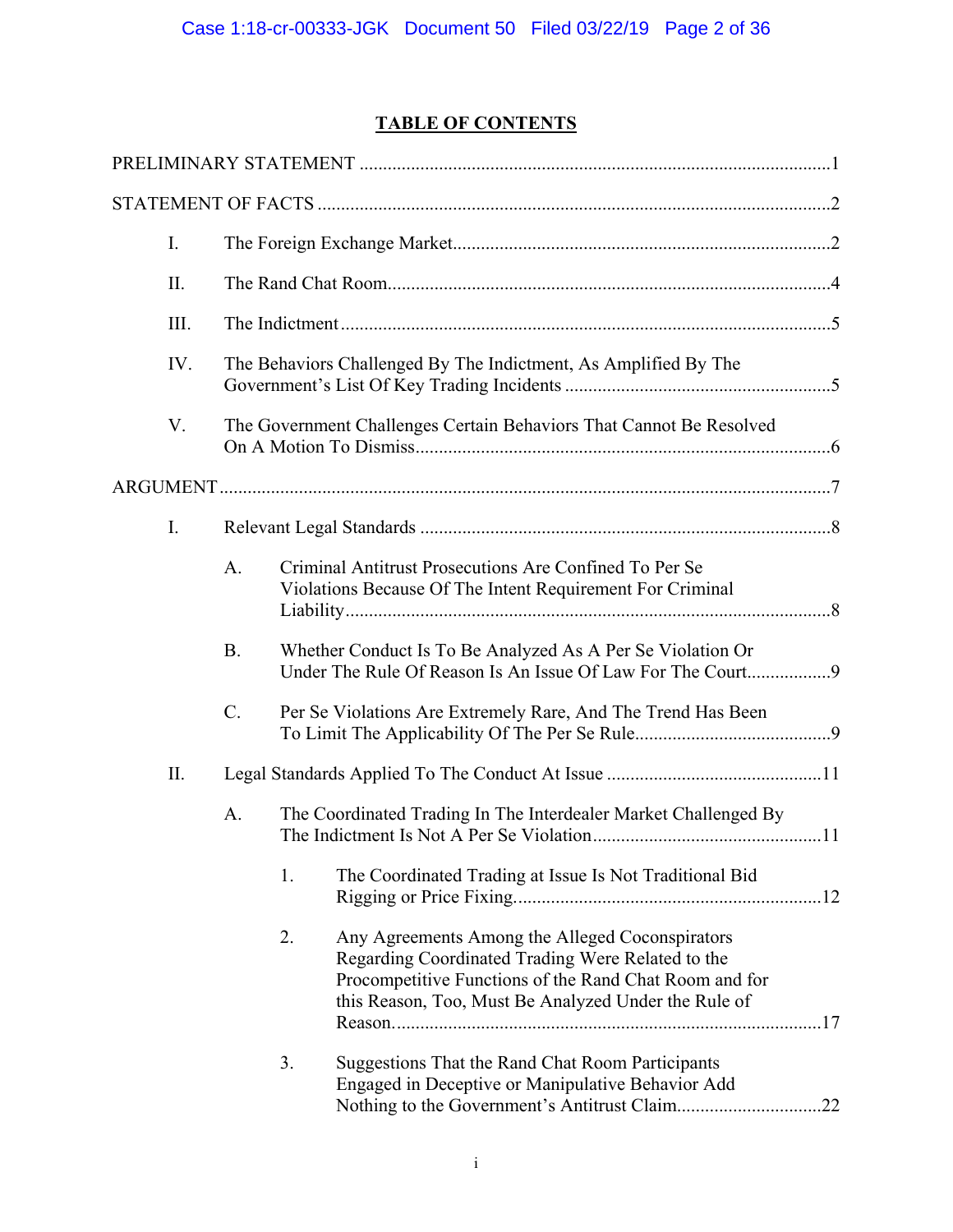|    | Behaviors Arising Out Of Vertical Relationships Between The           |  |
|----|-----------------------------------------------------------------------|--|
| Ш. | To The Extent The Challenged Behaviors Are Not Per Se Violations, The |  |
|    |                                                                       |  |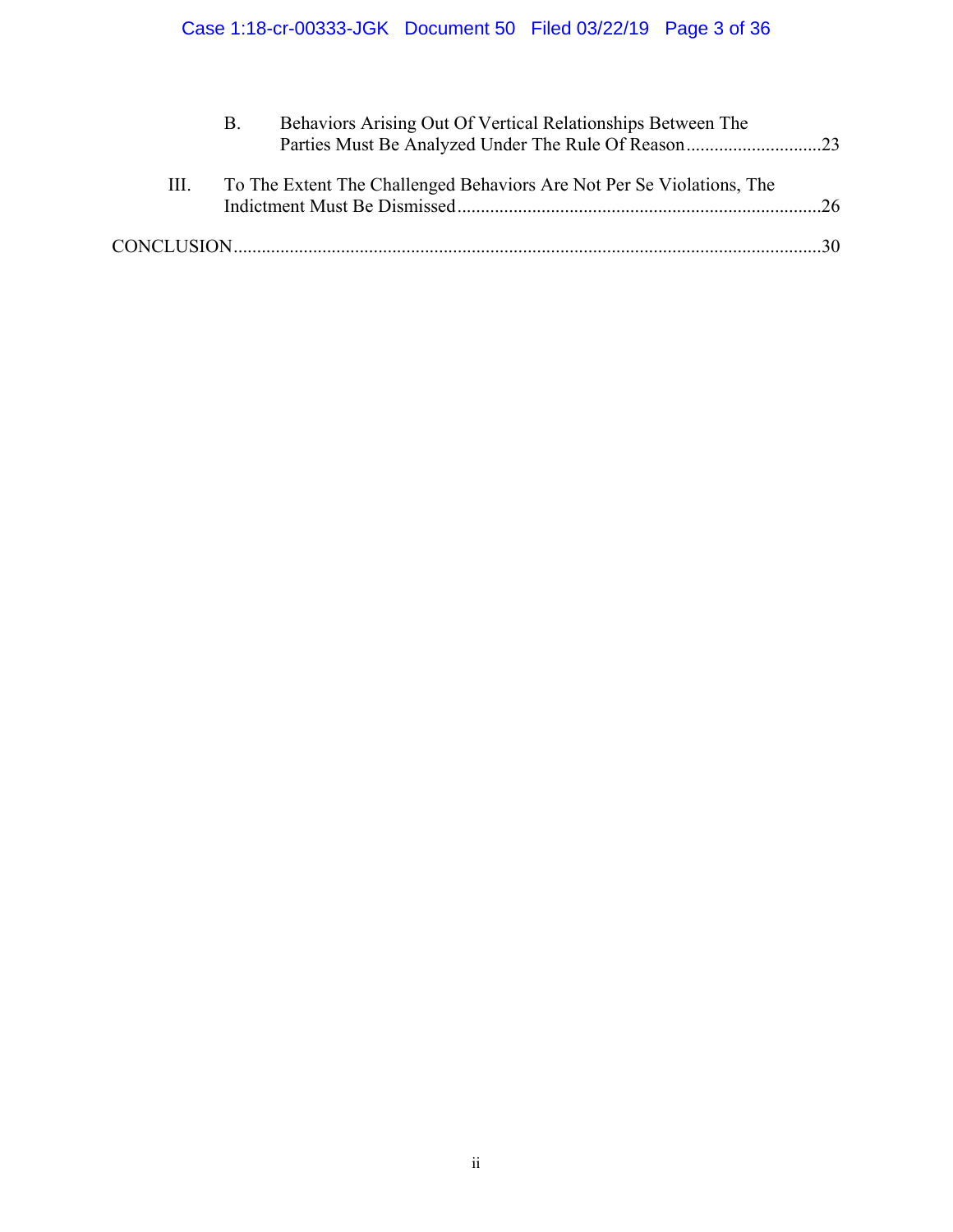# **TABLE OF AUTHORITIES**

| Case                                                                                                                       | Page(s) |
|----------------------------------------------------------------------------------------------------------------------------|---------|
| Apex Oil Co. v. DiMauro,                                                                                                   |         |
| In re ATM Fee Antitrust Litigation,                                                                                        |         |
| Board of Trade of City of Chicago v. United States,                                                                        |         |
| Blanksteen v. N.Y. Mercantile Exch.,                                                                                       |         |
| Broadcast Music, Inc. v. Columbia Broadcasting Sys., Inc., ("BMI")                                                         |         |
| Craftsmen Limousine, Inc. v. Ford Motor Co.,                                                                               |         |
| Falstaff Brewing Co. v. Stroh Brewery Co.,                                                                                 |         |
| Gatt Comme'ns, Inc. v. PMC Assocs., LLC,<br>No. 10 Civ. 8 (DAB), 2011 WL 1044898 (S.D.N.Y. Mar. 10, 2011) 10, 26           |         |
| Granite Partners, L.P. v. Bear, Stearns & Co.,                                                                             |         |
| Granite Partners, L.P. Bear, Stearns & Co.,                                                                                |         |
| Leegin Creative Leather Prods., Inc. v. PSKS, Inc.,                                                                        |         |
| Major League Baseball Properties, Inc. v. Salvino, Inc.,                                                                   |         |
| McNally v. United States,                                                                                                  |         |
| nFinanSe, Inc. v. Interactive Commc'n Int'l, Inc.,<br>No. 1:11-CV-3728-AT, 2012 WL 13009231 (N.D. Ga. July 24, 2012)11, 20 |         |
| Palmer v. City of Euclid, Ohio,                                                                                            |         |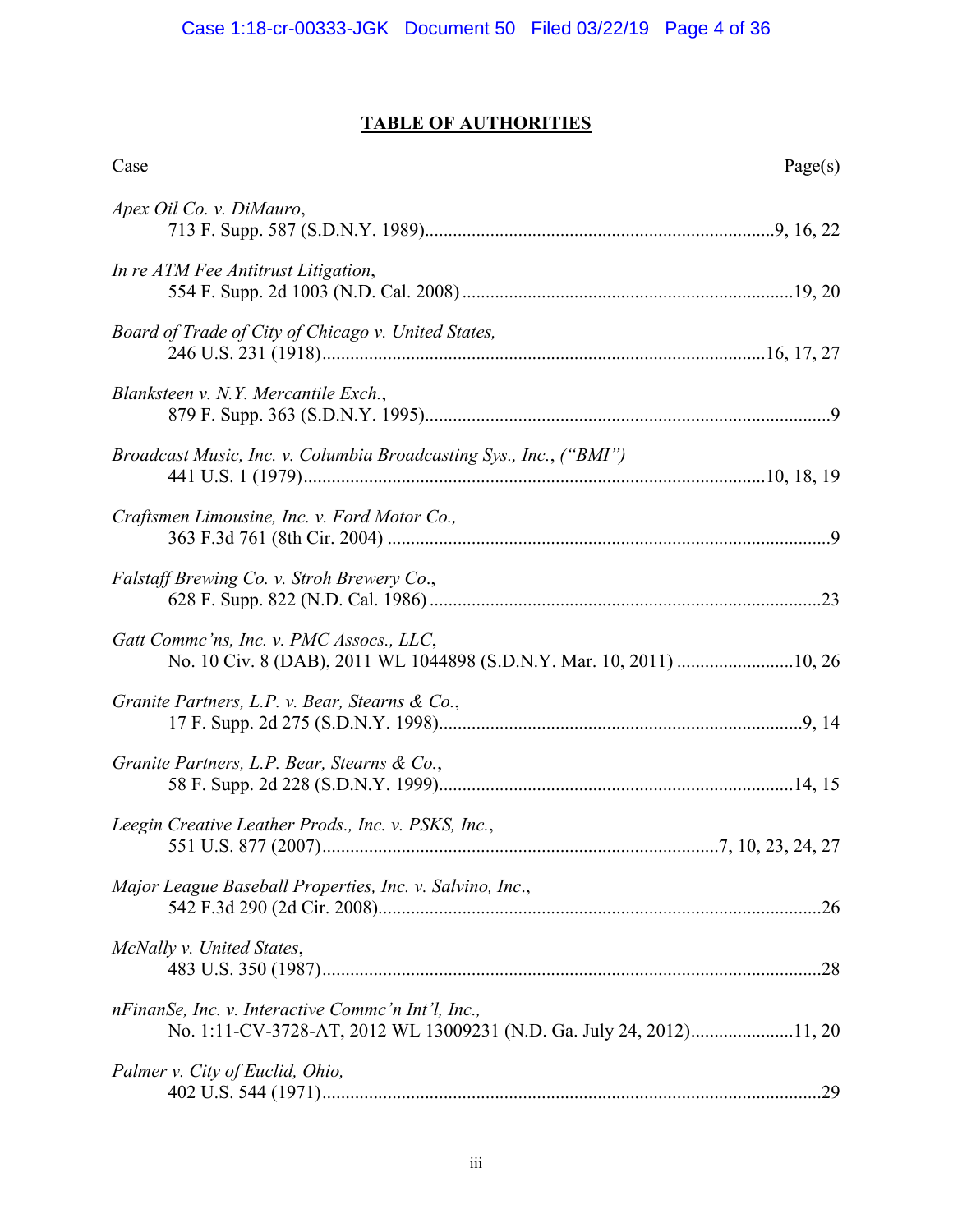# Case 1:18-cr-00333-JGK Document 50 Filed 03/22/19 Page 5 of 36

| Phillips Getschow Co. v. Green Bay Brown Cty. Prof'l Football Stadium Dist., |  |
|------------------------------------------------------------------------------|--|
| Polk Bros. v. Forest City Enters. Inc.,                                      |  |
| Rothery Storage & Van Co. v. Atlas Van Lines, Inc.,                          |  |
| Skilling v. United States,                                                   |  |
| In re Southeastern Milk Antitrust Litig.,                                    |  |
| State Oil Co. v. Khan,                                                       |  |
| In re Sulfuric Acid Antitrust Litigation,                                    |  |
| Telectronics Proprietary, Ltd. v. Medtronic, Inc.                            |  |
| Texaco Inc. v. Dagher,                                                       |  |
| TMT Management Group, LLC v. U.S. Bank National Ass'n,                       |  |
| United States v. Aleynikov,                                                  |  |
| United States v. Coleman Am. Moving Services, Inc.,                          |  |
| United States v. Guthrie,                                                    |  |
| United States. v. Lanier,                                                    |  |
| United States v. Nat'l Dairy Prods. Corp.,                                   |  |
| United States. v. Nippon Paper Indus. Co.,                                   |  |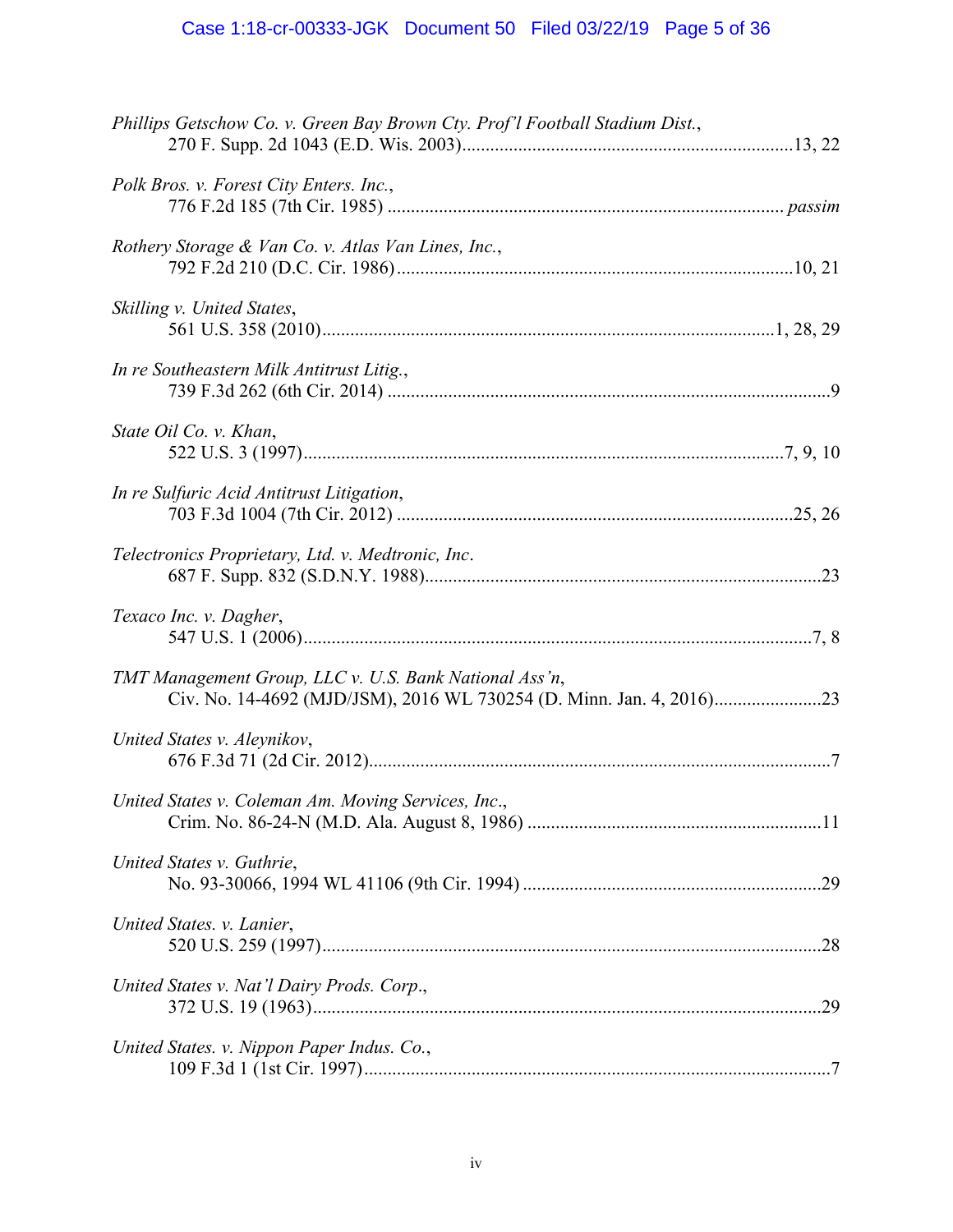# Case 1:18-cr-00333-JGK Document 50 Filed 03/22/19 Page 6 of 36

| United States v. Realty Multi-List, Inc., |  |
|-------------------------------------------|--|
| United States v. Socony-Vacuum Oil Co.,   |  |
| United States v. Stavroulakis,            |  |
| United States v. U.S. Gypsum Co.,         |  |

# **Statues, Rules and Regulations**

| $1.5$ TT ( |  |  |
|------------|--|--|
|------------|--|--|

# **Other Authorities**

| Phillip E. Areeda and Herbert Hovenkamp, Antitrust Law Section 2001a (2018)15                                                                              |
|------------------------------------------------------------------------------------------------------------------------------------------------------------|
| FEDERAL TRADE COMMISSION AND U.S. DEPARTMENT OF JUSTICE ANTITRUST DIVISION:<br>ANTITRUST GUIDELINES FOR COLLABORATIONS AMONG COMPETITORS (Apr. 2000)12, 19 |
| U.S. DEPARTMENT OF JUSTICE ANTITRUST DIVISION: ANTITRUST DIVISION MANUAL                                                                                   |
| U.S. DEPARTMENT OF JUSTICE ANTITRUST RESOURCE MANUAL (November 2017)15, 23                                                                                 |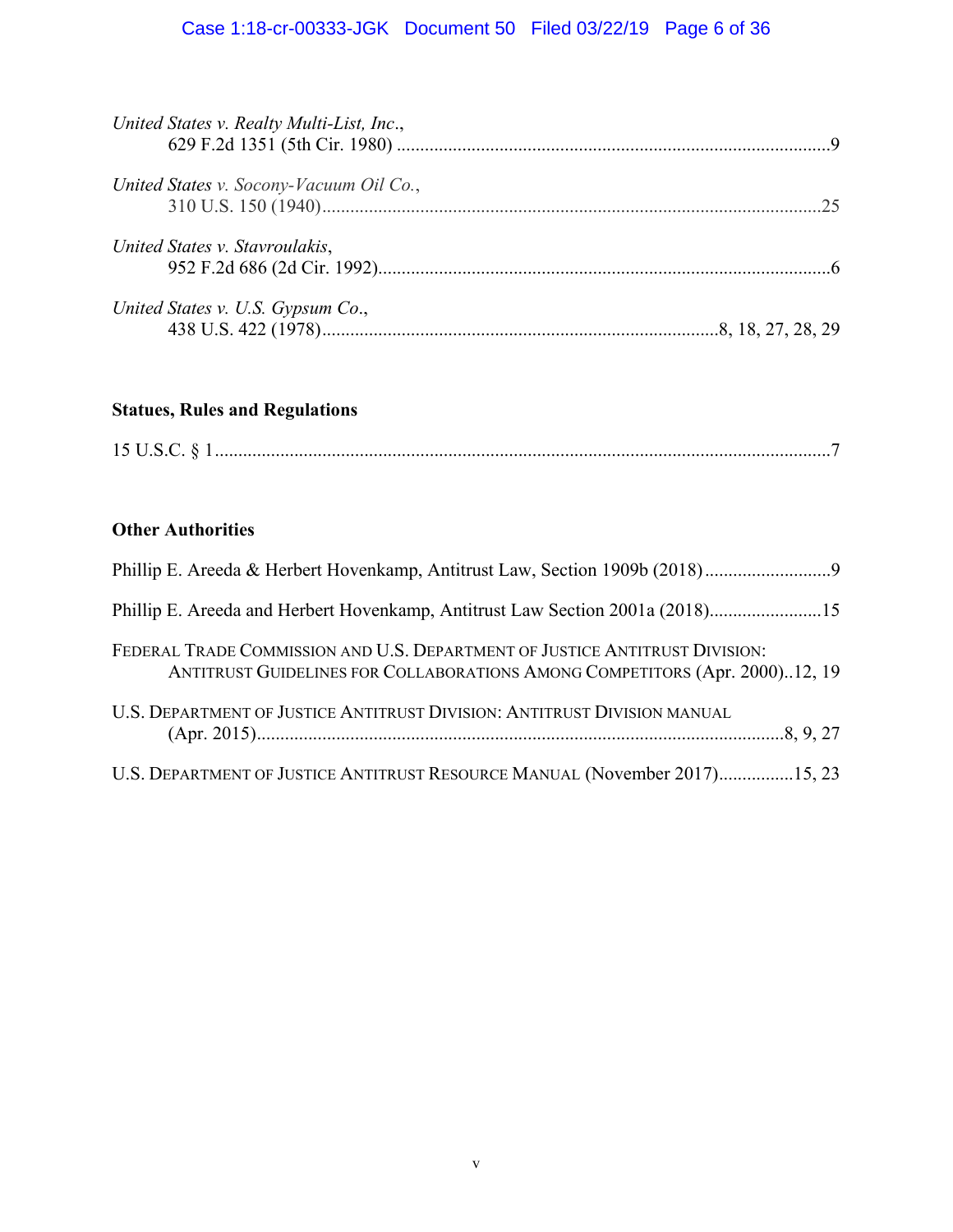Defendant Akshay Aiyer respectfully submits this Memorandum of Law in support of his Motion to Dismiss the Indictment in Part for Failure to Allege a Crime (the "Motion").

### **PRELIMINARY STATEMENT**

The Antitrust Division of the Department of Justice (the "Government") has indicted Akshay Aiyer for violating Section 1 of the Sherman Act based on trading behaviors that did, or were designed to, facilitate transactions, decrease transaction costs, and improve the pricing he offered to his customers. Although this prosecution is framed as an attempt to protect competition, it is ill-considered and legally flawed.

Criminal prosecution under the Sherman Act is limited to obvious, "naked" restraints of trade that can have no legitimate explanation. Such restraints—classic price fixing, bid rigging, and customer allocation—are deemed per se unlawful and provide the basis for presuming the criminal intent that is a necessary element of every crime. But in order to merit per se condemnation and to allow criminal intent to be presumed, the conduct must unmistakably fit a well-defined per se category. As we discuss below, there is a strong presumption that conduct challenged as anticompetitive should not be condemned as illegal per se, but should instead be analyzed under the rule of reason.

The Government here seeks to criminalize behavior by Mr. Aiyer that is not a traditionally-recognized naked restraint of trade, and to the extent the Indictment challenges such conduct, it must be dismissed. *See Skilling v. United States*, 561 U.S. 358, 408-09 (2010) (reversing conviction under honest services fraud statue because statute, if construed to apply beyond traditionally recognized contexts, would pose constitutional void for vagueness issues).

Mr. Aiyer moves to dismiss most of the conduct attacked by the Indictment because that conduct is far removed from the classic, naked cartel behavior that is properly the subject of

- 1 -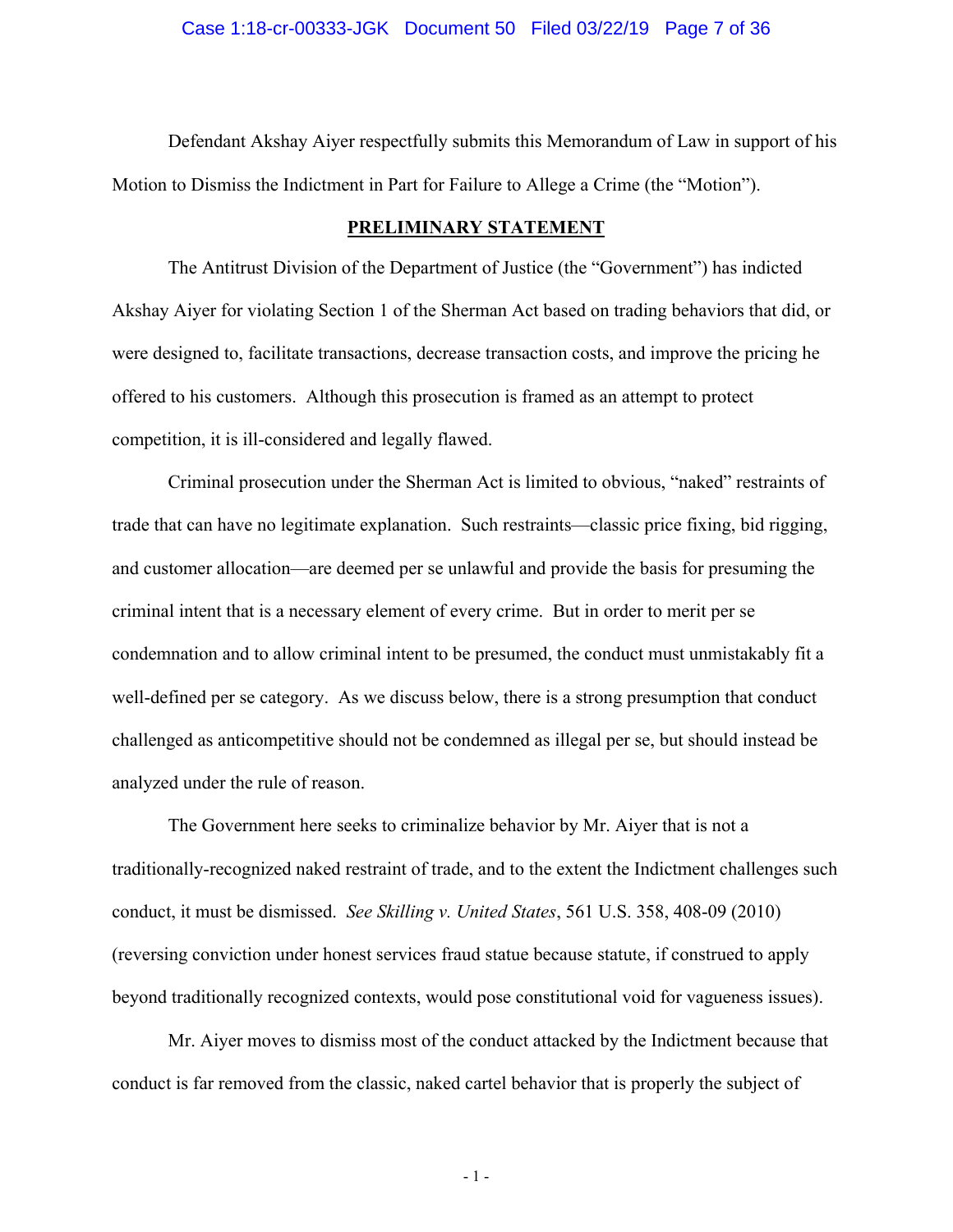### Case 1:18-cr-00333-JGK Document 50 Filed 03/22/19 Page 8 of 36

criminal prosecution. The conduct was situated in the context of a collaboration among traders—called a "chat room"—that was reasonably calculated to increase output and decrease price in the trading of foreign exchange ("FX") currencies. Each of the behaviors as to which Mr. Aiyer moves was reasonably related to an efficiency–enhancing aspect of the collaboration in which he was participating. The conduct was not naked and unmistakably anticompetitive, cannot permit the inference of criminal intent, and cannot support a criminal indictment.

## **STATEMENT OF FACTS**

## **I. The Foreign Exchange Market**

Currencies are among the most extensively traded financial instruments in the world. (*See* Affidavit of Richard Lyons (the "Lyons Aff."), dated Mar. 21, 2019, ¶ 5.) In 2013, the end of the alleged conspiracy period, currencies had average daily turnover volumes of about \$5.36 trillion, compared to the \$173.1 billion average daily turnover for U.S.-traded securities that year. (*Id*.) The South African rand, an emerging market currency that is a primary focus of the Government's investigation here, had average daily turnover of about \$60 billion in 2013. (*Id.*) The Russian ruble, another currency that is at the center of the Government's investigation, had an average daily turnover of about \$86 billion in 2013. (*Id*.)

Global banks, known as "dealers" or "market makers," hire FX traders to quote currency prices to the banks' customers, fill customer orders, and trade with other market makers in the interdealer market. (Indictment ¶¶ 2-3.) The banks' customers are highly sophisticated financial institutions, such as "corporations, money managers, insurance companies, pension funds, hedge funds, central banks, and investment companies," among others. (*Id.* ¶ 2.) Upon request, a market maker will typically provide a customer with a "'two-way' price quote[ ], comprised of the 'bid' (the price at which the dealer will buy the base currency from the customer, in exchange for an agreed-upon amount of the counter currency) and the 'offer' (the price at which the dealer

 $-2 -$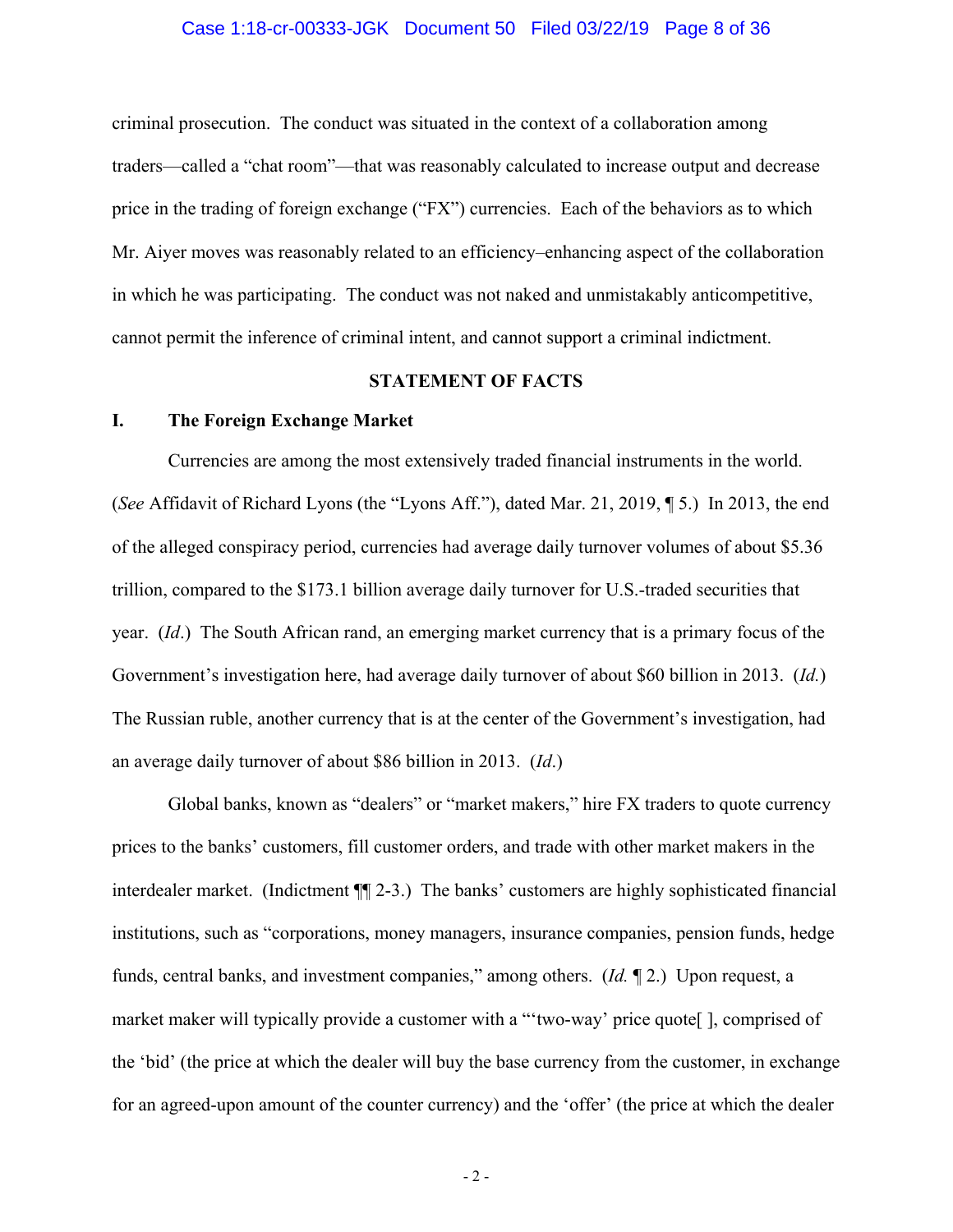## Case 1:18-cr-00333-JGK Document 50 Filed 03/22/19 Page 9 of 36

will sell the base currency to the customer, in exchange for an agreed-upon amount of the counter currency)." (*Id.* ¶ 3.) The difference between the bid price and the offer price, called the "spread," is the price of the FX trader's market making services. (*See* Declaration of Martin Klotz (the "Klotz Decl."), dated Mar. 22, 2019,  $\P$ 3.)

The spread reflects in part a trader's perception of the risk that the currency will increase or decrease in value to his detriment during the time that he holds a position in the currency. (Lyons Aff. ¶ 17*.*) Because most FX customers expect to engage in both buying and selling, the trader's "spread" is, to the customer, a cost of doing business—narrower spreads are less costly than wider spreads. (Klotz Decl. ¶ 3.) Traders at different banks compete to show the tightest spreads to win customer business. (Indictment ¶ 3*.*)

The FX market, where currencies are traded in pairs, is over the counter, meaning "[t]here is no single, official marketplace for FX transactions." (*Id.* ¶ 2.) Instead, trading is fragmented among many different venues. When a customer wishes to engage in an FX transaction, it can transact directly with other customers, contact brokers who act as intermediaries, or transact with a dealer, either on the dealer's electronic platform or via direct communication. Like their customers, market makers can offset their positions "by contacting each other directly, by using brokers who act as intermediaries, and by using anonymous electronic platforms." (*Id.* ¶ 9.) One such interdealer platform, the Thomson Reuters interdealer platform ("Reuters"), figures prominently in the Government's case but accounted for only about 6.6% of the total currency trading volume in 2013. (Lyons Aff. ¶ 11.) "[T]rading among FX traders is referred to as the 'interdealer market,'" which is distinct from the end-user customer market. (Indictment ¶ 9*.*)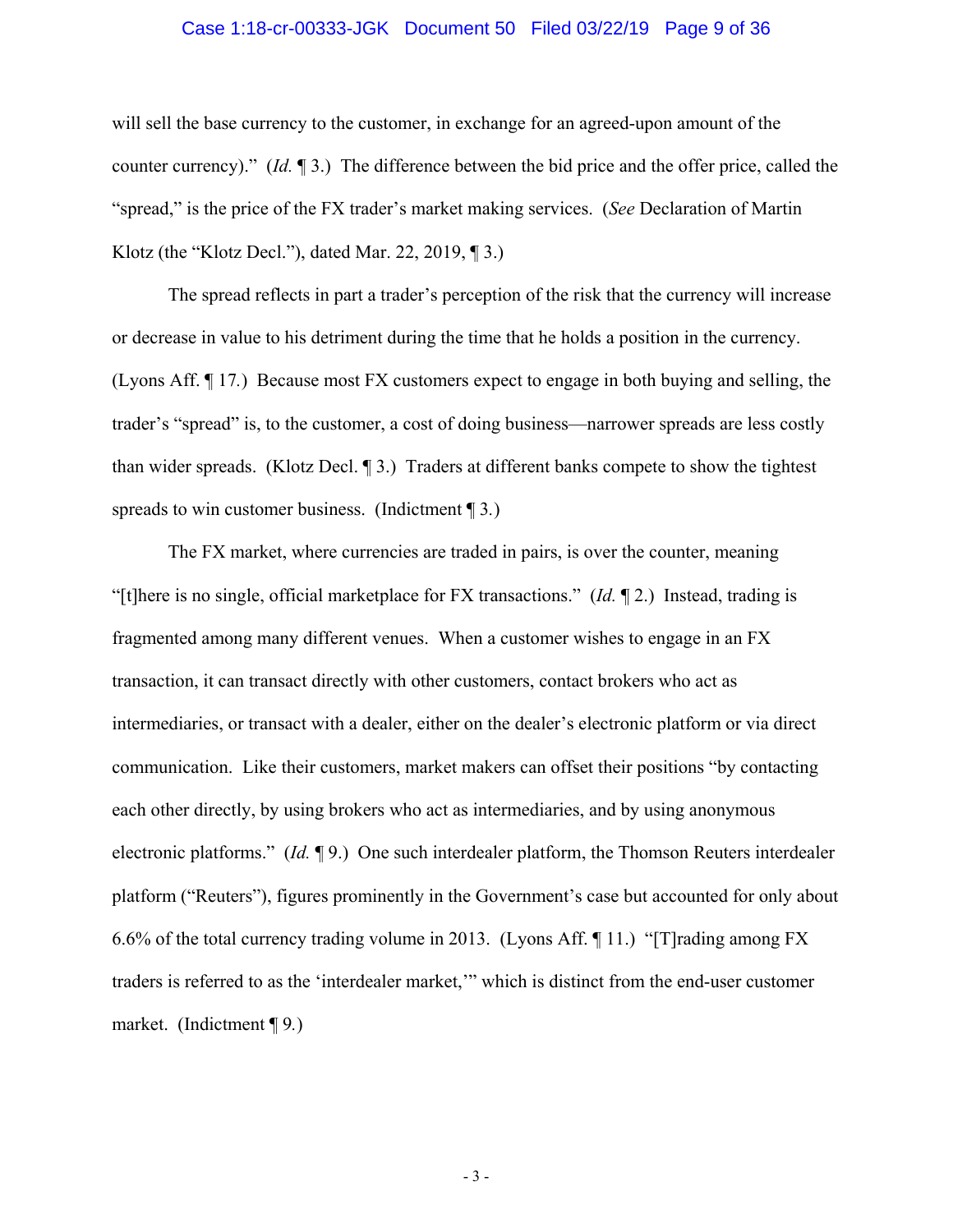## **II. The Rand Chat Room**

Mr. Aiyer participated in a multi-party Bloomberg instant messaging chat room (the "Rand Chat Room") through which he and certain other New York-based traders in the rand and other emerging markets currencies, Jason Katz, Christopher Cummins, and Nicholas Williams, communicated throughout the course of the day. The Rand Chat Room was created on September 16, 2011, and ceased operating on January 31, 2013. Mr. Aiyer, Mr. Katz, and Mr. Cummins participated in the chat room throughout its life, and Mr. Williams participated from February 23, 2012 to October 24, 2012.

One of the Rand Chat Room's primary purposes was the exchange of market information. (*See* Indictment ¶ 22(a); Lyons Aff. ¶¶ 22-23.) By gaining insight into a larger percentage of order flow in the market, the Rand Chat Room participants were able to eliminate some uncertainty regarding future price movements. (Lyons Aff. ¶ 23.) Another principle focus of the Rand Chat Room was to solicit, and ultimately transact, with the chat room participants who had opposing open risk positions, i.e., buying and selling from each other when one was long a particular currency and another was short. (*Id.* ¶¶ 22, 24-25.) In these circumstances, two participants could "match off" and convert a position at risk of gain or loss to a position of neutrality. (*Id.* ¶¶ 24-25.) These "matching off" trades, which occurred regularly among Rand Chat Room participants, were beneficial to both parties involved, allowing them to identify a trading counterparty quickly and at lower transaction costs. (*Id*. ¶ 25.) These benefits, in turn, made it possible for each of the Rand Chat Room participants to quote narrower spreads—i.e., lower prices—to their respective customers. (*Id.* ¶ 30.)

The data speak for themselves. In the 70 trading days the Government has identified as reflecting conduct concerning which it may introduce evidence at trial, *infra*, the parties expressly solicited match off transactions 1,142 times and actually matched off 162 times. (*Id.*

- 4 -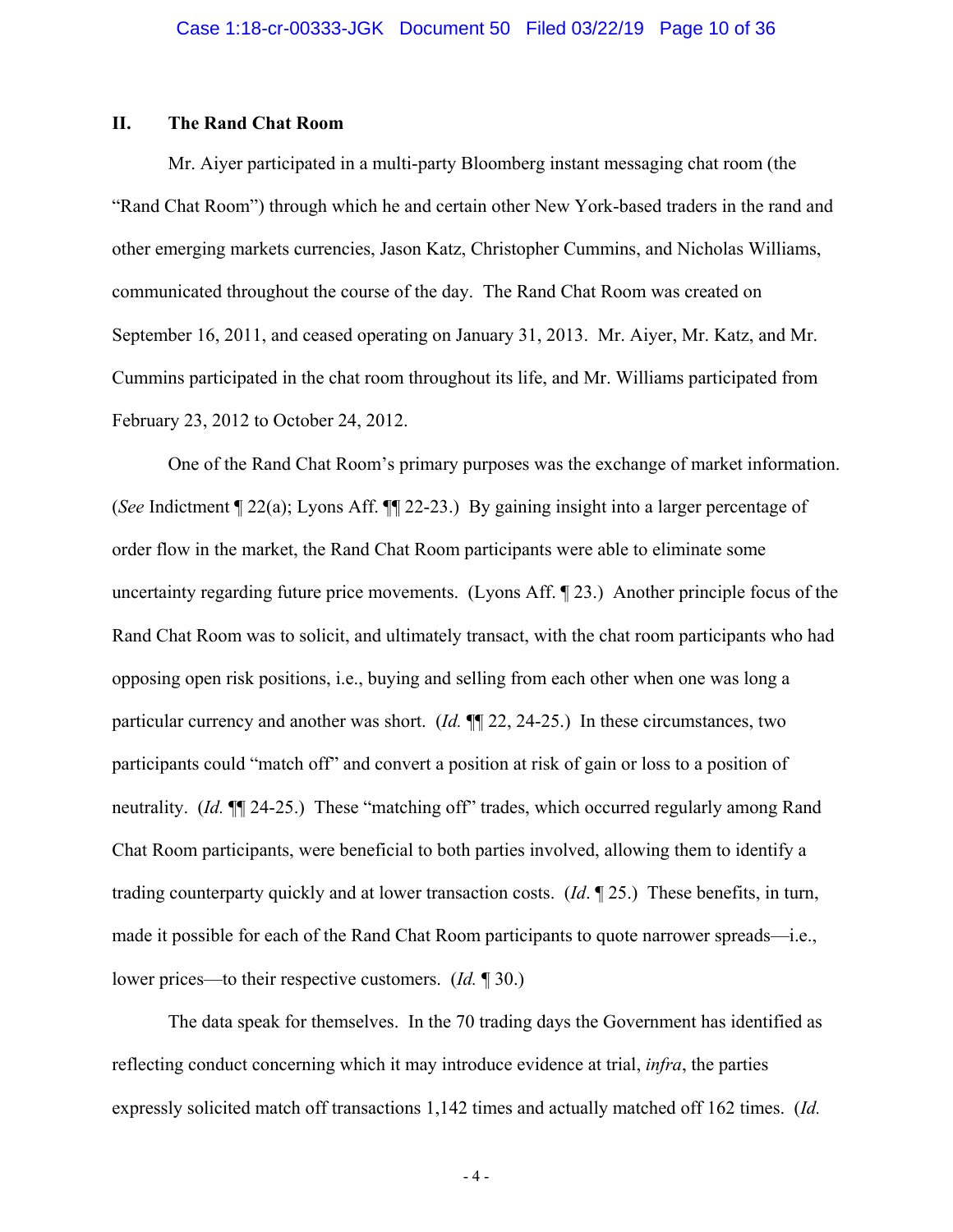## Case 1:18-cr-00333-JGK Document 50 Filed 03/22/19 Page 11 of 36

¶ 26.) In the instances of matching off trades for which the relevant data are available, these transactions produced average financial benefits of approximately \$10,000 to *both* the buyer and the seller for *each* transaction. (*Id*. ¶ 29.)

## **III. The Indictment**

The Indictment charges Mr. Aiyer with a single count of conspiracy to violate Section 1 of the Sherman Act by "fixing prices of, and rigging bids and offers for, CEEMEA currencies traded in the United States and elsewhere." (Indictment ¶¶ 20-23.) The Indictment alleges that, from October 2010 until July 2013, Mr. Aiyer and the other Rand Chat Room members carried out their conspiracy by:

- "engaging in near-daily conversations through private electronic chat rooms ... to reveal their currency positions, trading strategies, bids and offers on Reuters, customer identities, customer limit order price levels, upcoming customer orders, and planned pricing for customer orders, among other information" (*id.* ¶ 22(a));
- "agreeing to suppress and eliminate competition among themselves ... by coordinating their bidding, offering and trading" (*id.* ¶¶ 22(b), (c), (d));
- "agreeing on pricing to quote to customers" (*id.*  $\mathbb{Z}(2(f))$ ; and
- "employing measures to conceal their actions" (*id.* ¶ 22(g)).

# **IV. The Behaviors Challenged By The Indictment, As Amplified By The Government's List Of Key Trading Incidents**

On January 31, 2019, in response to Mr. Aiyer's request for more particulars, and pursuant to the Court's December 17, 2018 scheduling order (ECF No. 43), the Government provided Mr. Aiyer with a list of 80 allegedly collusive trading-related episodes that occurred on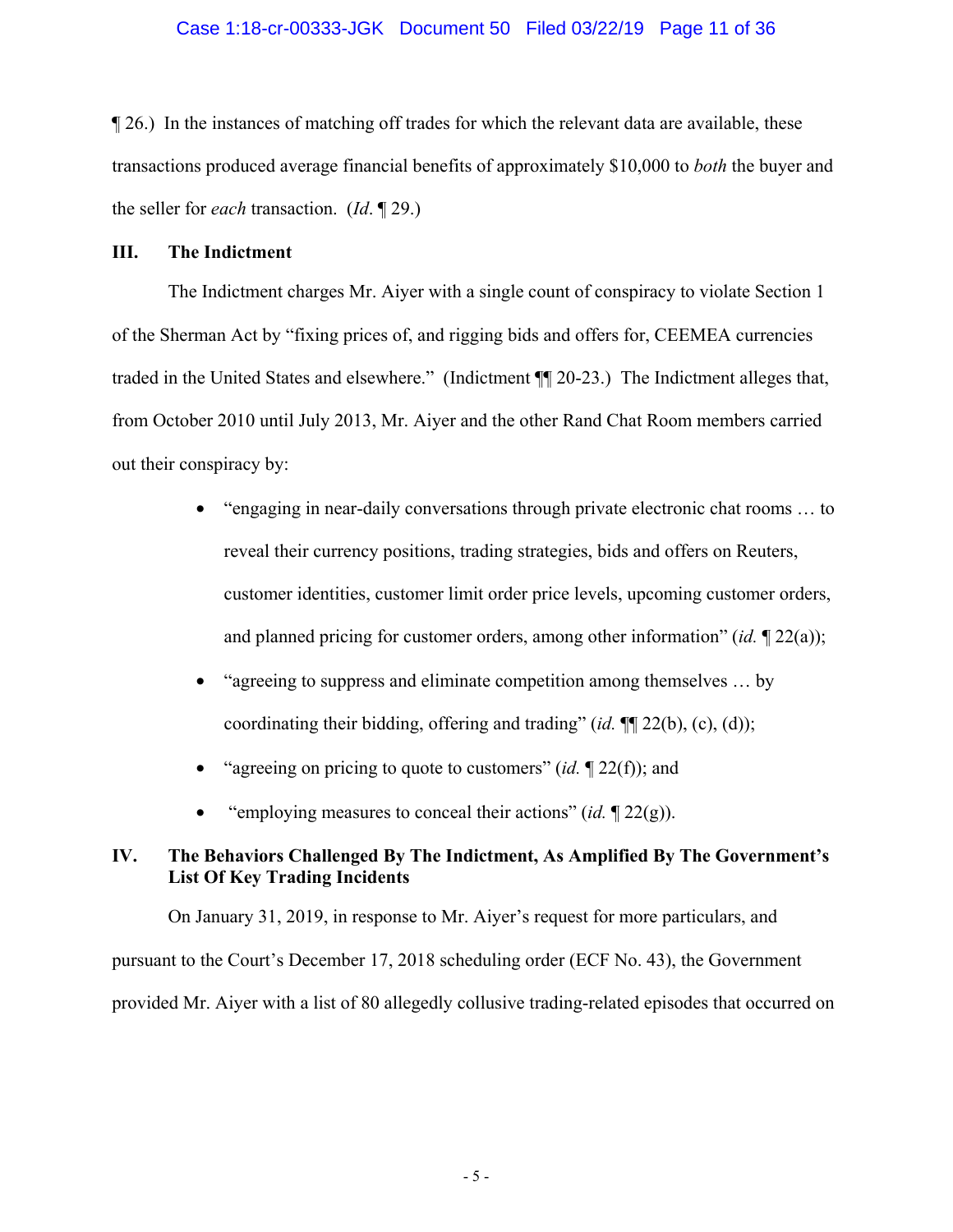## Case 1:18-cr-00333-JGK Document 50 Filed 03/22/19 Page 12 of 36

70 days, reflecting conduct about which the Government may offer evidence at trial, and thereby providing specificity as to the actual conduct in dispute.<sup>1</sup>

The different types of information sharing and trading-related behaviors at issue in the Indictment, as amplified by the Government's list of key trading incidents, are described in detail in the accompanying Declaration of Martin Klotz. By this Motion, Mr. Aiyer seeks dismissal of the Indictment to the extent it rests on certain of these behaviors on the grounds that the behaviors do not, as a matter of law, constitute crimes because they are not per se antitrust violations. These behaviors include the following:

- Coordination of trading between two or more Rand Chat Room participants in the interdealer market to permit one or both traders to eliminate risk positions in a timely and cost-effective manner (Klotz Decl. ¶¶ 17-23); and
- Coordination between Mr. Katz and Mr. Aiyer in the quoting of ruble prices to customers, where Mr. Katz intends to eliminate the risk from a customer transaction by engaging in an off-setting transaction with Mr. Aiyer (*Id.* ¶¶ 6- 12).

# **V. The Government Challenges Certain Behaviors That Cannot Be Resolved On A Motion To Dismiss**

Mr. Aiyer moves for dismissal of the Indictment to the extent it challenges the abovementioned behaviors because they are not per se Sherman Act violations. There are other behaviors that, based on the Government's identification of conduct underlying the Indictment, may still be at issue in this action, including: 1) the allegation that the Rand Chat Room participants agreed to fix the spreads they were quoting to customers; 2) the allegation that the Rand Chat Room participants agreed on prices to quote particular customers at specific times; 3) the allegation that the Rand Chat Room participants conspired to manipulate benchmark

<u>.</u>

<sup>&</sup>lt;sup>1</sup> It is perfectly permissible for the Court to consider these additional facts when ruling on this Motion. *See United States v. Stavroulakis*, 952 F.2d 686, 693 (2d Cir. 1992) (when construing an indictment "common sense must control, and … [the] indictment must be read to include facts which are necessarily implied by the specific allegations made") (internal citation omitted).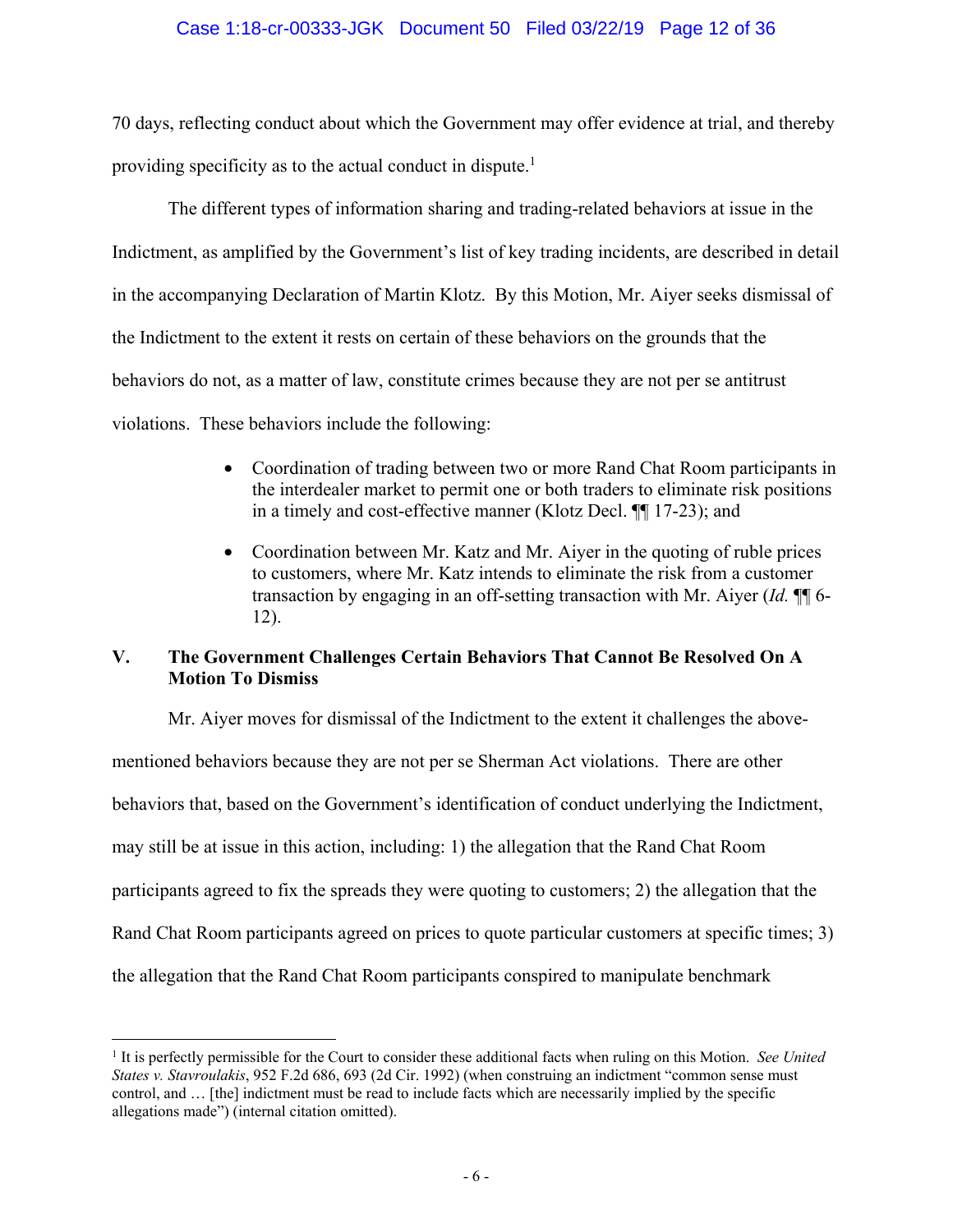### Case 1:18-cr-00333-JGK Document 50 Filed 03/22/19 Page 13 of 36

currency prices set during a "fix"; and 4) the allegation that the Rand Chat Room participants conspired to push a currency price through a stop loss level. (*See id.* ¶¶ 3-5, 13-16.) Mr. Aiyer maintains that these behaviors never took place, that they do not, understood in context, constitute per se Sherman Act violations, and/or that they are barred by the statute of limitations. Nonetheless, for purposes of this Motion, Mr. Aiyer does not dispute that there may be questions of fact that preclude the Court from currently ruling on the sufficiency of these allegations.

## **ARGUMENT**

A criminal action must be dismissed if "it fails to allege a crime within the terms of the applicable statute." *United States v. Aleynikov*, 676 F.3d 71, 75-76 (2d Cir. 2012). In this action, the Government has charged Mr. Aiyer with violating Section 1 of the Sherman Act, which provides that "[e]very contract, combination in the form of trust or otherwise, or conspiracy, in restraint of trade or commerce among the several States, or with foreign nations, is declared to be illegal." 15 U.S.C. § 1. Section 1 of the Sherman Act is not intended to be interpreted literally. *See Texaco Inc. v. Dagher*, 547 U.S. 1, 5 (2006)<sup>2</sup> ("This Court has not taken a literal approach to th[e] language [of Section 1 of the Sherman Act]."). Instead, it has long been recognized that the Sherman Act is a common-law statute, *see Leegin Creative Leather Products, Inc. v. PSKS, Inc.*, 551 U.S. 877, 899 (2007), and "[a]lthough [it], by its terms, prohibits every agreement 'in restraint of trade,' … Congress intended to outlaw only unreasonable restraints." *State Oil Co. v. Khan*, 522 U.S. 3, 10 (1997).

<u>.</u>

 $^{2}$  Mr. Aiyer cites to civil cases throughout this Motion, relying on the long-standing proposition that the Sherman Act is to be interpreted the same manner in both civil and criminal cases. *United States v. Nippon Paper Indus. Co.*, 109 F.3d 1, 4 (1st Cir. 1997).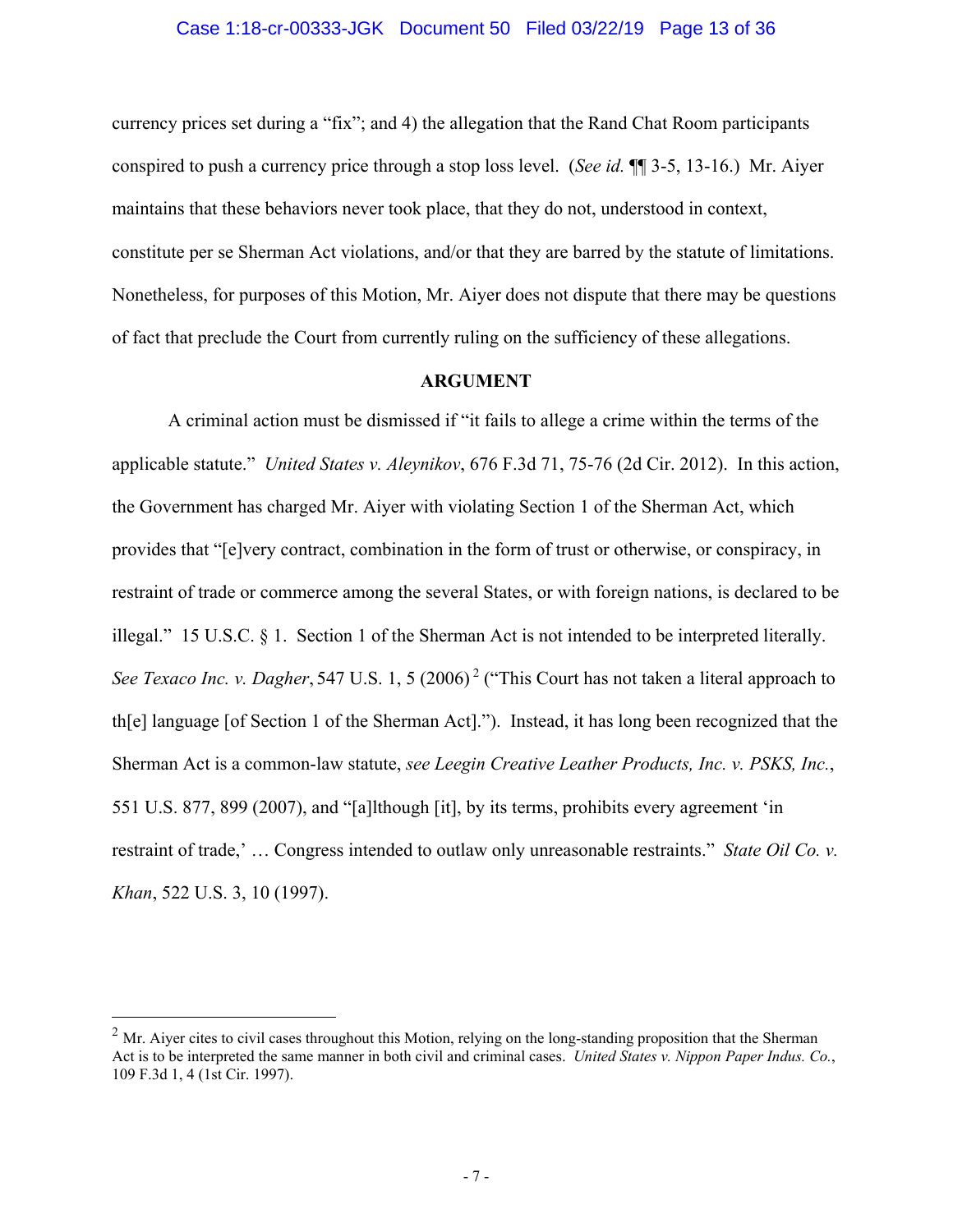## Case 1:18-cr-00333-JGK Document 50 Filed 03/22/19 Page 14 of 36

A charged Sherman Act violation can be adjudicated under one of two standards: the rule of reason or the per se standard. The rule of reason standard presumptively governs challenged restraints. Only a handful of specific behaviors are deserving of per se treatment, and hence properly the subject of criminal charges. *See Texaco Inc.*, 547 U.S. at 5 ("[T]his Court presumptively applies rule of reason analysis[.] … *Per se* liability is reserved for only those agreements that are 'so plainly anticompetitive that no elaborate study of the industry is needed to establish their illegality.'") (internal citation omitted). The behaviors at issue in this Motion are not per se illegal.

#### **I. Relevant Legal Standards**

# A. Criminal Antitrust Prosecutions Are Confined To Per Se Violations Because Of The Intent Requirement For Criminal Liability

Intent is an indispensable element of a criminal offense. *United States v. U.S. Gypsum Co*., 438 U.S. 422, 437 (1978). In a criminal antitrust case, intent is defined as "knowledge of likely [anticompetitive] effects." *Id*. at 444, 446. As the Supreme Court has acknowledged, assessment of this element poses a "hazard" in the antitrust context, in which the market effects of challenged conduct are often "imprecisely predictable" and therefore difficult to "know[ ]" for purposes of intent. *Id*. at 439 (quoting Report of the Attorney General's National Committee to Study the Antitrust Laws 349 (1955)).

For this reason, the criminal process is reserved for conduct regarded as per se illegal, whose recognizable, "unquestionably anticompetitive effects" allow for the presumption of intent. *Id*. at 440-41; *see also* U.S. DEPARTMENT OF JUSTICE ANTITRUST DIVISION: ANTITRUST DIVISION MANUAL, at 54 (Apr. 2015). By contrast, when the conduct falls into the gray zone of uncertain effects—some or all of which may be procompetitive—the per se standard does not apply and thus criminal process is not proper. *U.S. Gypsum Co.*, 438 U.S. at 440-41; U.S.

- 8 -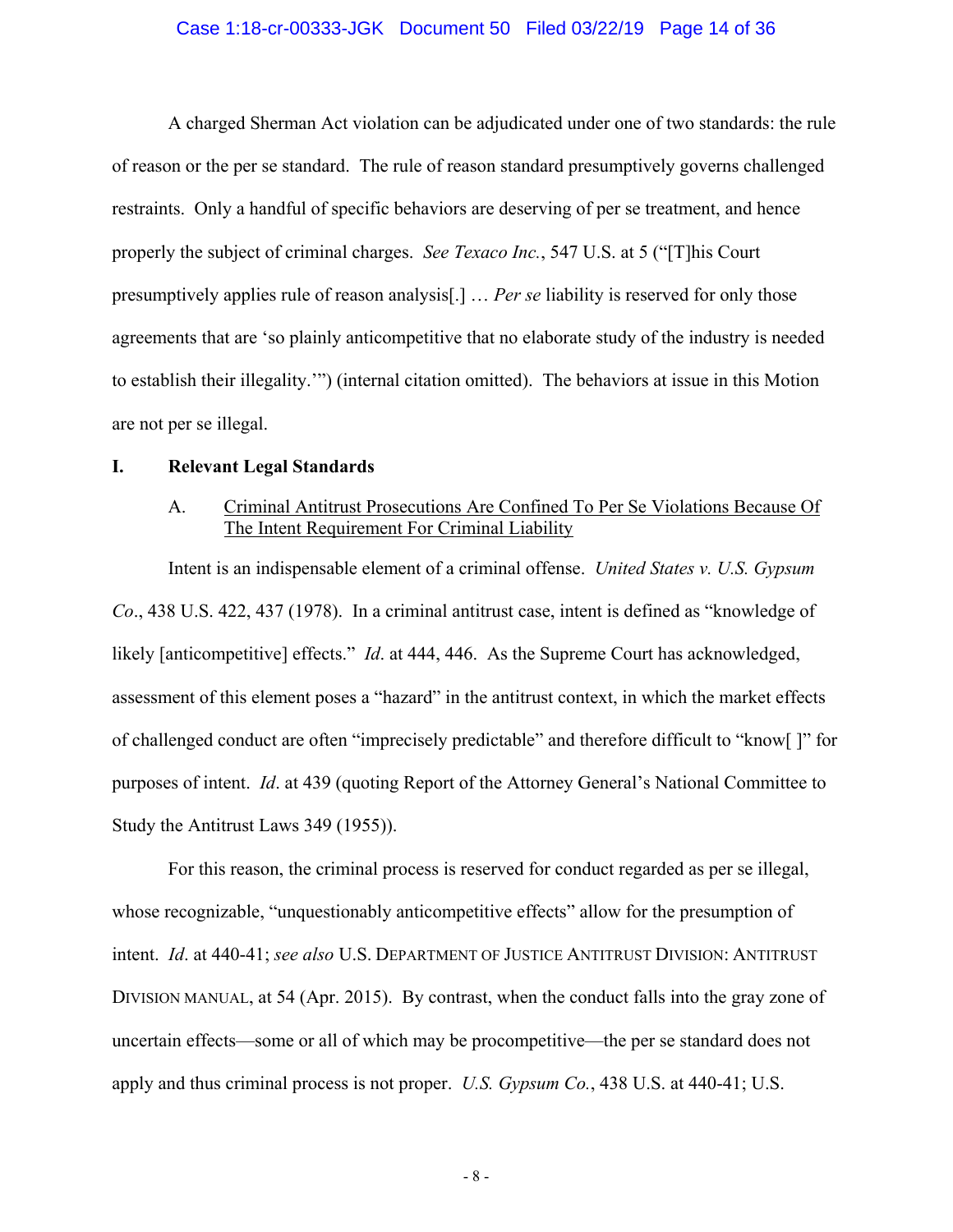### Case 1:18-cr-00333-JGK Document 50 Filed 03/22/19 Page 15 of 36

DEPARTMENT OF JUSTICE ANTITRUST DIVISION: ANTITRUST DIVISION MANUAL, at 54 (Apr. 2015); *United States v. Realty Multi-List, Inc*., 629 F.2d 1351, 1365 (5th Cir. 1980) ("When the Courts are uncertain of the competitive significance of a particular type of restraint, they decline to apply the per se label.").

## B. Whether Conduct Is To Be Analyzed As A Per Se Violation Or Under The Rule Of Reason Is An Issue Of Law For The Court

The decision of which standard to apply to an alleged restraint, the per se rule or the rule of reason, is an issue of law for the court. Phillip E. Areeda & Herbert Hovenkamp, Antitrust Law, Section 1909b (2018) ("[T]he selection of a [standard] is entirely a question of law"); *see also Craftsmen Limousine, Inc. v. Ford Motor Co.,* 363 F.3d 761, 772 (8th Cir. 2004); *In re Southeastern Milk Antitrust Litig.*, 739 F.3d 262, 274 (6th Cir. 2014).

The mere fact that the Indictment uses per se language such as "fixing prices" or "rigging bids and offers" does not control. *See Blanksteen v. N.Y. Mercantile Exch.*, 879 F. Supp. 363, 369 (S.D.N.Y. 1995) (Koeltl, J.) ("Even if this case were somehow shoehorned into the plaintiff's characterization of a group boycott, it is clear that the defendant's actions do not fall into a category of actions likely to have a predominately anticompetitive effects. Consequently, per se analysis is not warranted."); *Granite Partners, L.P. v. Bear, Stearns & Co.*, 17 F. Supp. 2d 275, 296 (S.D.N.Y. 1998) ("Affixing certain labels to alleged conduct is insufficient to invoke *per se* treatment"); *Apex Oil Co. v. DiMauro*, 713 F. Supp. 587, 597 (S.D.N.Y. 1989) ("[T]he mere talismanic invocation of the term 'price-fixing' is [insufficient] to bring the *per se* rule to bear.").

# C. Per Se Violations Are Extremely Rare, And The Trend Has Been To Limit The Applicability Of The Per Se Rule

It is presumed that the rule of reason standard applies to challenged restraints. *State Oil Co.*, 522 U.S. at 10. Courts are disinclined to find that an alleged conspiracy is subject to per se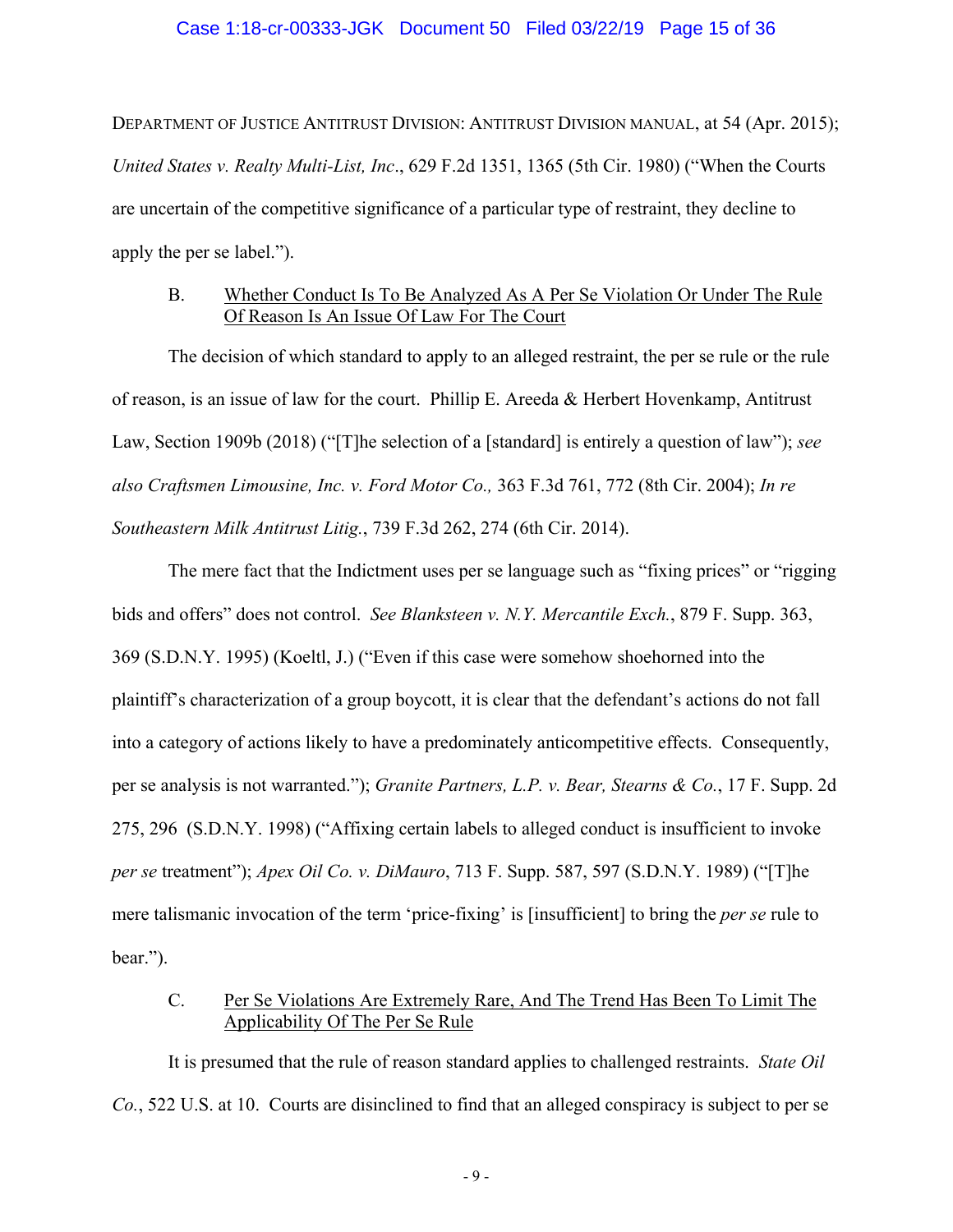## Case 1:18-cr-00333-JGK Document 50 Filed 03/22/19 Page 16 of 36

condemnation and do so only where the charged conduct is "plainly anticompetitive and … without redeeming virtue." *Broad. Music, Inc. v. Columbia Broad. Sys., Inc.*, 441 U.S. 1, 9 (1979) ("*BMI*") (internal quotations omitted). Identifying per se price fixing should generally be a "simple matter." *Id*.

In the past few decades, courts have significantly limited the applicability of the per se rule. For example, courts have found that arrangements that fix prices or otherwise restrict competition are not per se illegal if they are ancillary to a legitimate business venture. *See Polk Bros., Inc. v. Forest City Enters., Inc.*, 776 F.2d 185, 189 (7th Cir. 1985) (Easterbrook, J.) (because an agreement not to sell competing products may have "contribute[d] to the success of a cooperative venture that promises greater productivity and output," it was an ancillary restraint and therefore not subject to the per se rule); *Rothery Storage & Van Co. v. Atlas Van Lines, Inc.*, 792 F.2d 210 (D.C. Cir. 1986) (defendant's policy of terminating agents of van line that did not transfer their independent operation to separate and distinct companies, which could be characterized as a boycott or refusal to deal, was not per se illegal and was an ancillary restraint that was reasonably necessary to further the procompetitive aspects of the joint venture).

Vertical minimum and maximum price fixing, previously prohibited as per se violations (minimum price fixing had been per se illegal for almost 100 years), have also recently been held to be subject to a rule of reason analysis. *See Leegin Creative Leather Prods., Inc.*, 551 U.S. at 882 (overruling *Dr. Miles Med. Co. v. John D. Park & Sons Co.*, 20 U.S. 373 (1911)); *State Oil Co.*, 522 U.S. at 3 (overruling *Albrecht v. Herald Co.*, 390 U.S. 145 (1968)). Mixed vertical and horizontal relationships too must be analyzed under the rule of reason, even if the parties to the relationship are also competitors for some purposes. *Gatt Commc'ns, Inc. v. PMC Assocs., LLC*, No. 10 Civ. 8 (DAB), 2011 WL 1044898, at \*3 (S.D.N.Y. Mar. 10, 2011) (citing *Beyer Farms,*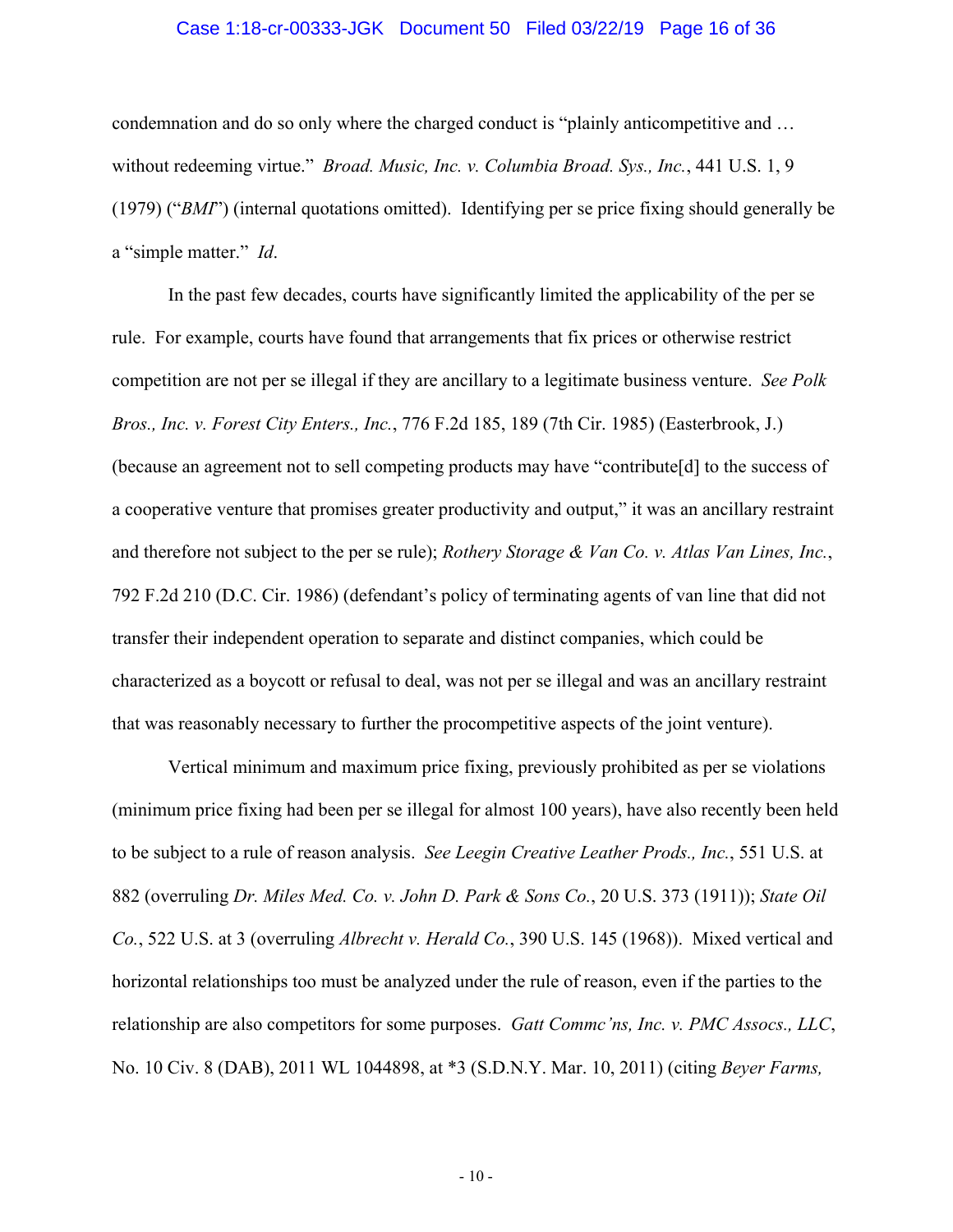*Inc. v. Elmhurst Dairy, Inc.*, 35 F. App'x 29, 29 (2d Cir. 2002)); *see also nFinanSe, Inc. v. Interactive Commc'ns Int'l, Inc.,* No. 1:11-CV-3728-AT, 2012 WL 13009231, at \*6 (N.D. Ga. July 24, 2012).

The trend in civil antitrust law to limit the reach of the per se rule should apply with even greater force in criminal matters. *United States v. Coleman Am. Moving Services, Inc*., Crim. No. 86-24-N, slip op. at 3 (M.D. Ala. August 8, 1986) ("[T]he court must make 'considerable inquiry into market conditions before [concluding that] the evidence justifies a presumption of anticompetitive conduct.' This requirement is particularly important in criminal cases.") (internal citations omitted).

## **II. Legal Standards Applied To The Conduct At Issue**

 $\overline{a}$ 

# A. The Coordinated Trading In The Interdealer Market Challenged By The Indictment Is Not A Per Se Violation

Much of the Government's case at trial apparently will focus on coordinated trading by two or more alleged coconspirators on Reuters. (*See* Klotz Decl. ¶ 17.) In almost every instance of such coordination, one party has, and has disclosed to the other parties, a risk position that he is attempting to eliminate. His disclosure invites a party with an opposing risk position to engage in a matching off transaction that reduces both parties' risk in a convenient and costeffective manner. Such transactions are legitimate and pro-competitive, and the data show they occurred routinely. (Lyons Aff. ¶ 26.)

If no such match-off is possible, however, the parties with no risk position may refrain from front-running the party seeking to eliminate his risk position,<sup>3</sup> or they may refrain from

<sup>&</sup>lt;sup>3</sup> Front-running is buying in front of a party who needs to buy, or selling in front of a party who needs to sell, in the hope of profiting when the other party's purchases or sales move short-term prices in a direction favorable to the front-runner. The front-runner causes short-term prices to move to the disadvantage of the other party, and the front-runner's profit comes at the expense of the party who needs to buy or sell.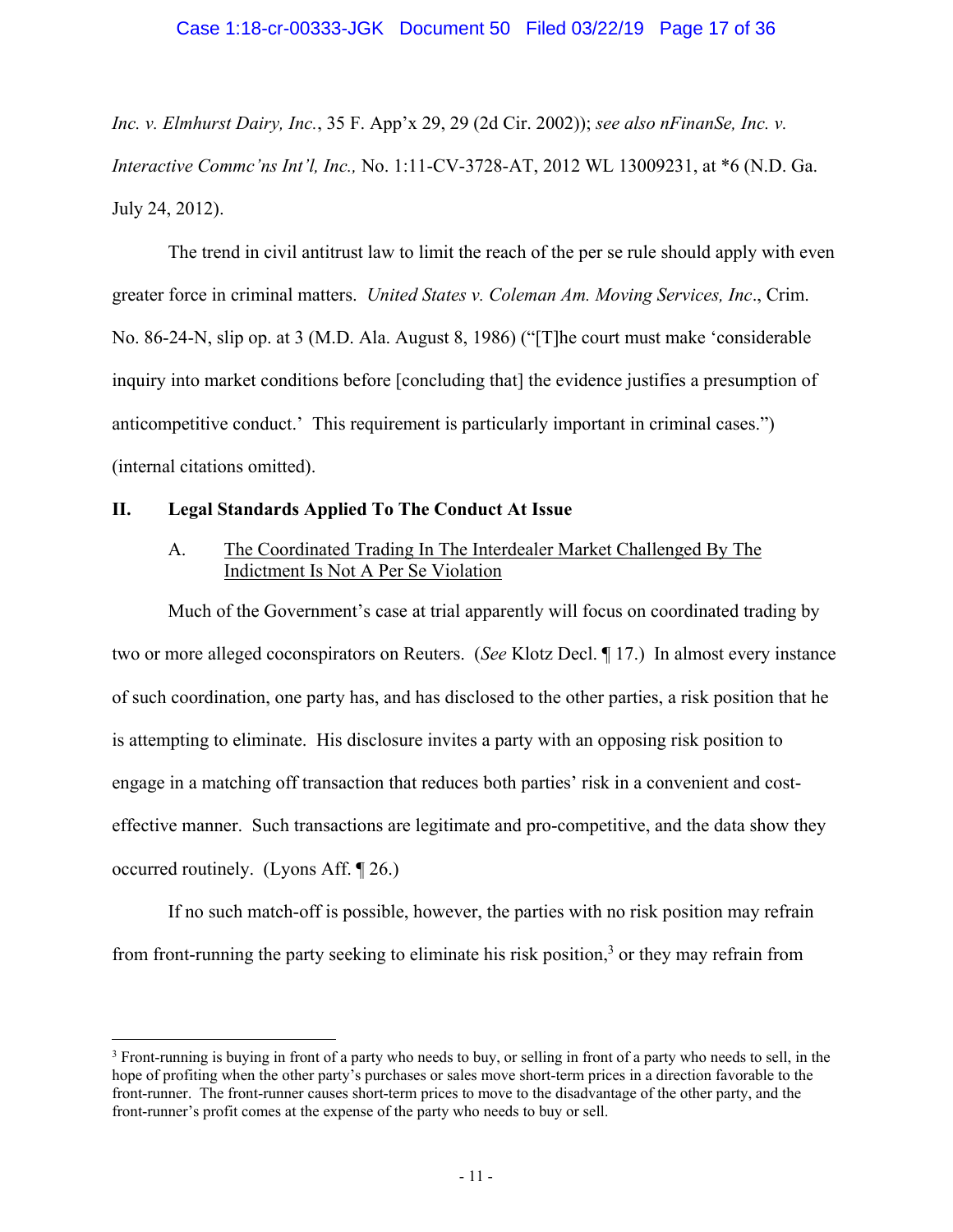## Case 1:18-cr-00333-JGK Document 50 Filed 03/22/19 Page 18 of 36

trading altogether so that the party who needs to buy or sell can post bids or offers that "test" the market in an to attempt to locate a counterparty. (Klotz Decl. ¶ 18.) When disclosure of a risk position by one party elicits the information that another party has the same risk position, the party with the smaller risk position may allow the party with the larger risk position to trade out his position first, or the two parties may coordinate their trading in other ways to minimize the impact of their trading on the price. (*Id*.)

Because this behavior in all of its forms may alter the timing of bids or offers posted on Reuters, the Government apparently concludes that it is bid rigging.

In certain instances, when a party is seeking to exit a risk position, another party may assist him in this effort by posting bids or offers intended to create the impression of market movement. (*Id.* **¶** 20.) The Government apparently contends that this behavior is either bid rigging or price fixing.

# *1. The Coordinated Trading at Issue Is Not Traditional Bid Rigging or Price Fixing*.

According to the Government, the Rand Chat Room participants' occasional coordination of trading on Reuters to assist each other in unwinding risk positions amounts to bid rigging and/or price fixing. The Government is mistaken. The Government itself recognizes that per se Sherman Act violations like bid rigging and price fixing necessarily "tend[ ] to raise price or to reduce output." FEDERAL TRADE COMMISSION AND U.S. DEPARTMENT OF JUSTICE ANTITRUST DIVISION: ANTITRUST GUIDELINES FOR COLLABORATIONS AMONG COMPETITORS, at 3 (Apr. 2000). These pernicious likely effects are missing from the conduct at issue here.

Bid rigging is commonly understood to mean an:

agreement by [competitors] who were ostensibly competing against one another for the work that had the effect of forcing purchasers … to pay inflated prices for those services. Under the scheme devised by the [competitors], they would discuss their bids for various projects among themselves prior to submitting them, agree on which of them would be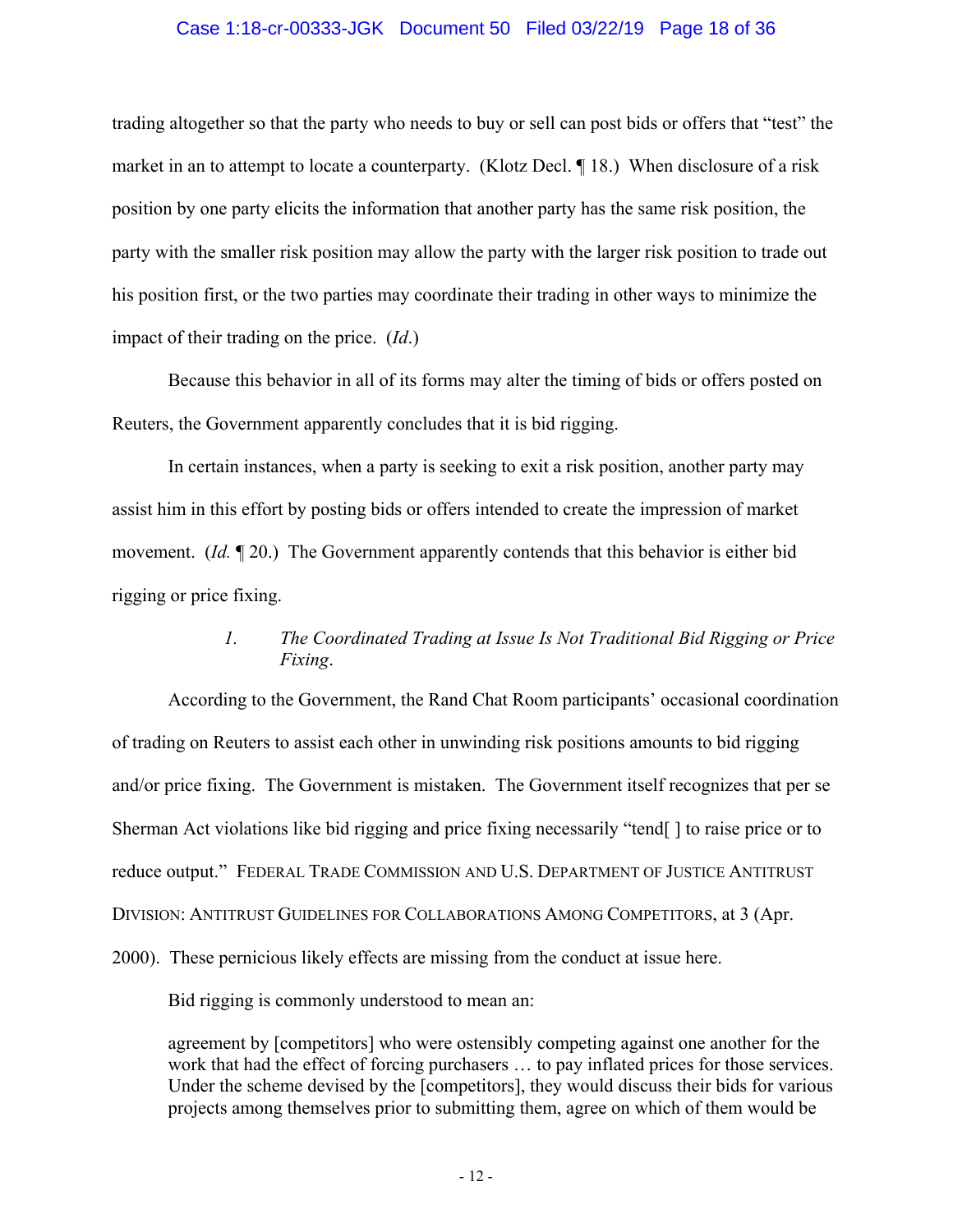## Case 1:18-cr-00333-JGK Document 50 Filed 03/22/19 Page 19 of 36

the low bidder on which project, and then arrange for the others to refrain from bidding or to submit intentionally high bids on that project so that it would be awarded to the chosen [competitor] at an inflated price.

*Phillips Getschow Co. v. Green Bay Brown Cty. Prof'l Football Stadium Dist.*, 270 F. Supp. 2d 1043, 1050 (E.D. Wis. 2003).

There are a number of very important differences between the behavior of the Rand Chat Room participants and traditional bid rigging as described in *Phillips Getschow Co*. In traditional bid rigging, one competitor either declines to bid, or submits a deliberately inflated bid, so that another competitor can win a contract at an inflated price. Supply is artificially depressed, and price is artificially increased. These effects are irreversible.

In the Reuters trading at issue, supply (or demand) in the interdealer market is not eliminated, but at most deferred, and only for a matter of minutes. Because deferred bids or offers are ultimately posted, there is no impact on the total activity level in the interdealer market. The collaboration includes a small fraction of bidders on the Reuters interdealer platform, which itself represents only about 6.6% of currency trading volume. The collaboration does not foreclose or impede other market participants from bidding as they please. The behavior at issue is a trade execution strategy that may disadvantage a counterparty in a specific transaction at a specific moment, but it is not expected to influence output or price to end-users. (Lyons Aff. ¶ 37.)

Because this strategy is not likely to affect aggregate end-user supply or demand, it is not likely to affect long-term currency prices in any significant or systematic way. (*Id*.)

Finally, the Reuters trading at issue has no tendency to widen the spreads that market makers quote to end-user customers and may allow traders to narrow their spreads. Spreads are

- 13 -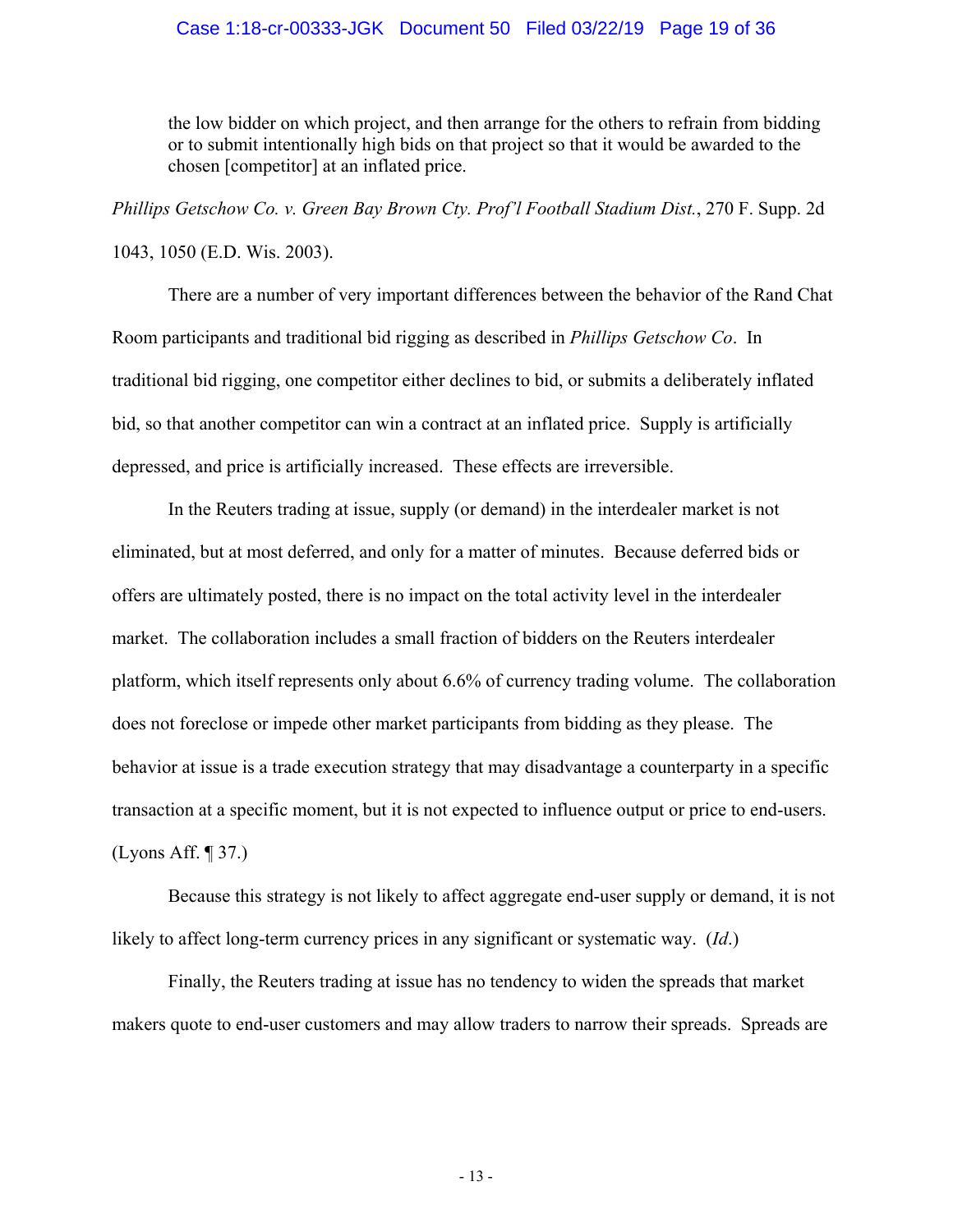## Case 1:18-cr-00333-JGK Document 50 Filed 03/22/19 Page 20 of 36

the price of the service in which market makers compete, and the trading at issue neither increases this price nor depresses the volume of market making services to end-users. (*Id.* ¶ 30.)

In *Granite Partners, L.P.*, 17 F. Supp. 2d 275, and in the subsequent opinion in the case, *Granite Partners, L.P. v. Bear, Stearns & Co.*, 58 F. Supp. 2d 228 (S.D.N.Y. 1999), the court addressed civil allegations of collusive "sham" bidding by broker-dealers purportedly undertaken to harm a customer, a group of related funds that had purchased securities from the brokerdealers and on which the broker-dealers had made margin calls. *Granite Partners*, *L.P.*, 58 F. Supp. 2d at 235. The broker-dealers allegedly provided sham "lowball" accommodation bids to each other to meet documentary requirements for liquidating securities held by the brokerdealers for their customer and on which they made the margin calls. *Id.* at 237. The claimed "bid rigging" by the broker-dealers was, as described by plaintiffs, patently dishonest and designed to justify "deeming" sales of the securities to the broker-dealers at below-market prices. *Id*. According to the complaint, after the broker-dealers used the sham bids to obtain the holdings at the rigged discount, they resold them on the market at a profit. *Id.* at 235.

The court twice held that the rule of reason applied to plaintiffs' sham bidding allegations. *Granite Partners, L.P.*, 17 F. Supp. 2d at 297; *Granite Partners*, *L.P.*, 58 F. Supp. 2d at 238. Following the dismissal of plaintiffs' original claims, plaintiffs amended their complaint, but the *Granite* court again dismissed the claims:

> It was emphatically the holding of [the original *Granite* opinion] that the anticompetitive impact of the Brokers' alleged bidding conspiracy was neither obvious nor easily ascertainable, and that therefore the [plaintiff] could not maintain its antitrust claims against the Brokers merely by alleging *per se*  violations of the Sherman Act.

*Granite Partners*, *L.P.*, 58 F. Supp. 2d at 238.

\* \* \* \* \*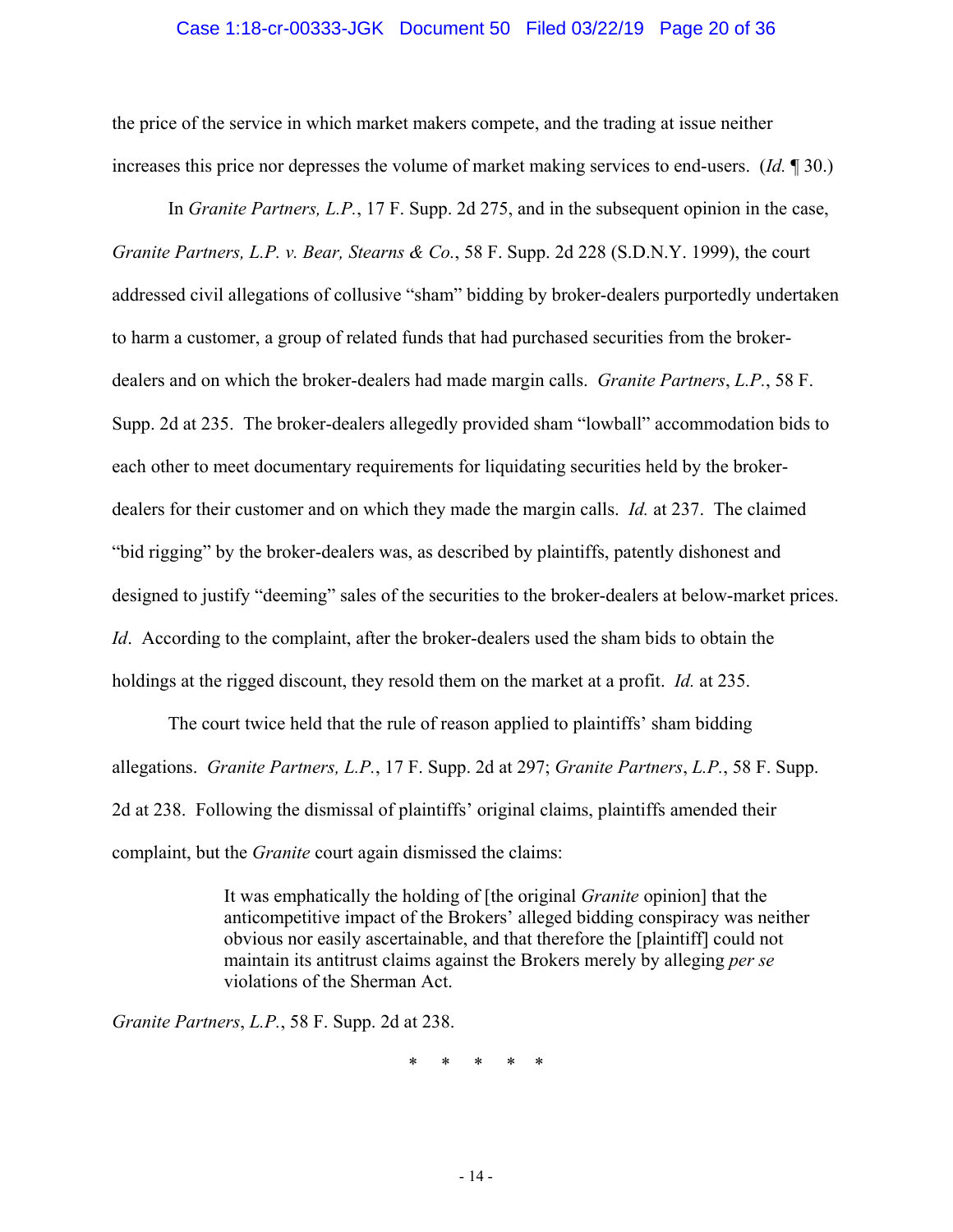While the Brokers might have recovered an untoward windfall upon resale, even one impossible without improper collusion, the [plaintiff] has not alleged that the *collusion* itself had any impact whatsoever on the secondary market for [the securities], or upon the price at which the Funds' [securities] were resold.

*Id.* at 243 (emphasis in original).

The *Granite* case involved conduct that is similar to what the Government finds objectionable here: coordinated conduct potentially harmful to counterparties. Even assuming these facts, however, the *Granite* court twice held they did not make out an *antitrust* violation, as distinct, possibly, from some other type of harm or wrong.

The behavior at issue in this case is also not traditional price fixing. Price fixing is intended to maintain prices at or above an artificially high level for some sustained period of time. Like bid rigging, it reduces supply and raises prices. The Government itself recognizes that price fixing "usually involves most of the competitors in the particular market." U.S. DEPARTMENT OF JUSTICE ANTITRUST RESOURCE MANUAL (Nov. 2017),

https://www.justice.gov/jm/antitrust-resource-manual-1-attorney-generals-policy-statement; *see also* Phillip E. Areeda and Herbert Hovenkamp, Antitrust Law, Section 2001a (2018) (cartels maintain prices through monopoly power).

Here, it is not obvious—and there is no claim—that the alleged coconspirators could influence the price of any currency for any sustained period of time. (Lyons Aff. ¶ 37.) Similarly, there is no claim that the Reuters trading at issue increased spreads to end-user customers, the price of market making services. Whether or not the trading coordination disadvantaged a counterparty in a specific transaction, it had no durable or market impact. (*Id.*)

In *Apex Oil Co.*, the court held that coordinated trading that affects price as a collateral consequence of disadvantaging a counterparty is not price fixing. Plaintiff, Apex Oil, held a short position in heating oil futures and alleged that a group of long defendants coordinated their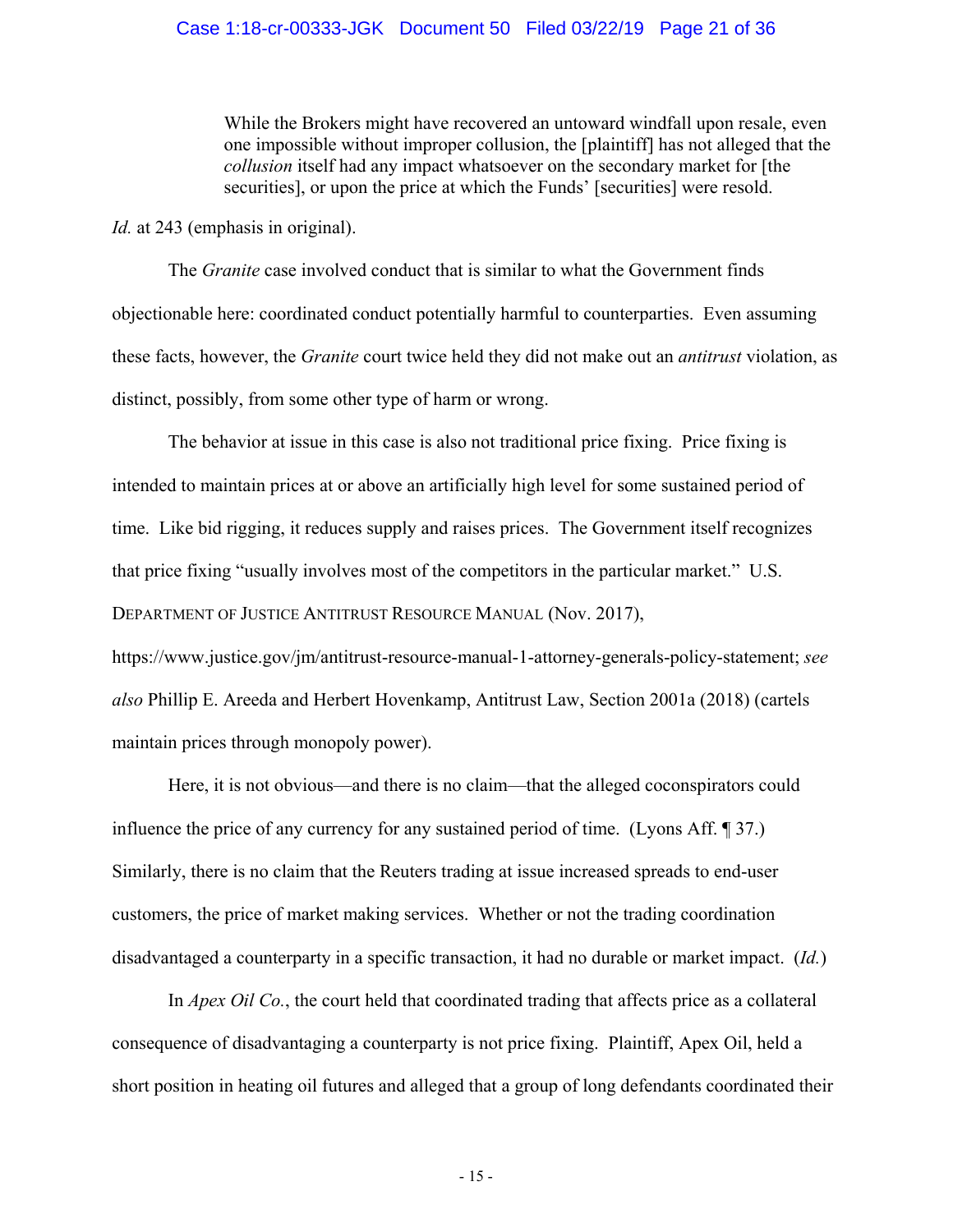## Case 1:18-cr-00333-JGK Document 50 Filed 03/22/19 Page 22 of 36

demands for oil delivery in a manner that was meant to force Apex into defaulting on its contracts. 713 F. Supp. at 593. Among other claims, Apex alleged "that the long defendants conspired to nominate for early delivery for the purpose of and with the effect of raising prices for … heating oil," and argued that the conspiracy was a per se violation of Section 1 of the Sherman Act. *Id.* at 596. The court disagreed. It observed that:

> [B]ehavior that hurts or even destroys a competitor is not illegal under the Sherman Act unless it also adversely affects competition. Further, acts that may be tortious, fraudulent, or violative of contracts between the parties do not, without more, fall within the ken of the antitrust laws.

*Id.* at 595.

As *Granite Partners, L.P.* and *Apex Oil Co.* make clear, per se conduct is condemned because of its necessary, predictable anticompetitive effects on end-users. *See id.* at 598. *Board of Trade of City of Chicago v. United States*, 246 U.S. 231 (1918) highlights the importance of assessing the nature of the restraint for the likelihood of anticompetitive effects in order to justify per se treatment. The government brought suit against the Board of Trade of the City of Chicago (the "Board"), a commercial center through which grain was traded, alleging price fixing in the grain market. The restraint at issue was the Board's rule setting the price at which members of the Board must make a certain kind of trade, referred to as "grain to arrive," during the period of time following "the call," a finite period during which "grain to arrive" was traded between Board members on the Board's premises. *Id.* at 237. Specifically, the rule prohibited members from bidding on grain to arrive at any price other than the closing bid at the end of the call. *Id*. A Northern District of Illinois court ruled in favor of the government, but the Supreme Court reversed.

The government's case in *Board of Trade*, much like the case here, "rested upon the bald proposition" that the conduct was illegal price fixing—without identifying any likely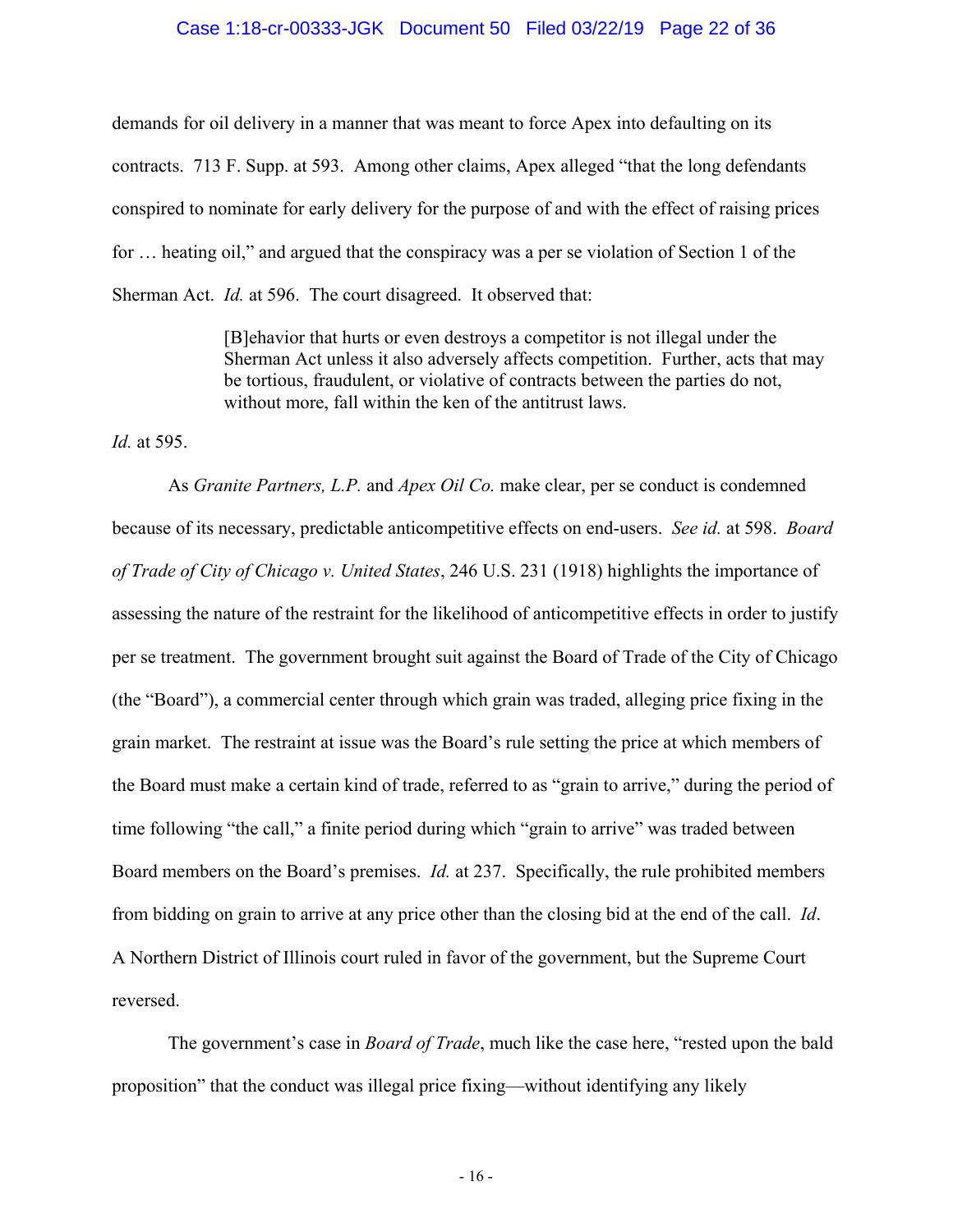## Case 1:18-cr-00333-JGK Document 50 Filed 03/22/19 Page 23 of 36

anticompetitive effects. *Id.* at 238. The Supreme Court observed that "[the government] made no attempt to show that the rule was designed to or that it had the effect of limiting [output]; or of retarding or accelerating shipment; or of raising or depressing prices; . . . or that it resulted in hardship to any one." *Id.*

In considering the alleged restraint, the Court concluded that, because of its limited scope, there could be "no appreciable effect on general market prices." *Id.* at 240. The rule was limited in terms of time (only after the call), the number of market actors involved (only members of the Board), and the volume of product affected (only grains "to arrive" shipped to Chicago within the designated period). *Id.* at 239-40. Because of these limitations, the Court concluded that the restraint, by design, was without any likely anticompetitive effects. The alleged conduct addressed in this Motion is unsuitable for per se treatment for these same reasons.

# *2. Any Agreements Among the Alleged Coconspirators Regarding Coordinated Trading Were Related to the Procompetitive Functions of the Rand Chat Room and for this Reason, Too, Must Be Analyzed Under the Rule of Reason*.

Cooperation among competitors is not only permitted, but should be encouraged. As Judge Easterbrook succinctly put it: "Cooperation is the basis of productivity. … The war of all against all is not a good model for any economy." *Polk Bros., Inc.*, 776 F.2d at 188. Ignoring this principle entirely, the Indictment is based on the false premise that any and all collaboration among Mr. Aiyer and his alleged coconspirators was unlawful. This is not the law.

The procompetitive benefits of the collaboration among the Rand Chat Room participants are obvious and measurable. (*See* Lyons Aff. ¶¶ 22-30.) Market information is critical to assessing the risk of, and setting the price for, a currency transaction. (*Id.* ¶ 23.) The more information a market maker has about factors influencing the price movement of a currency, and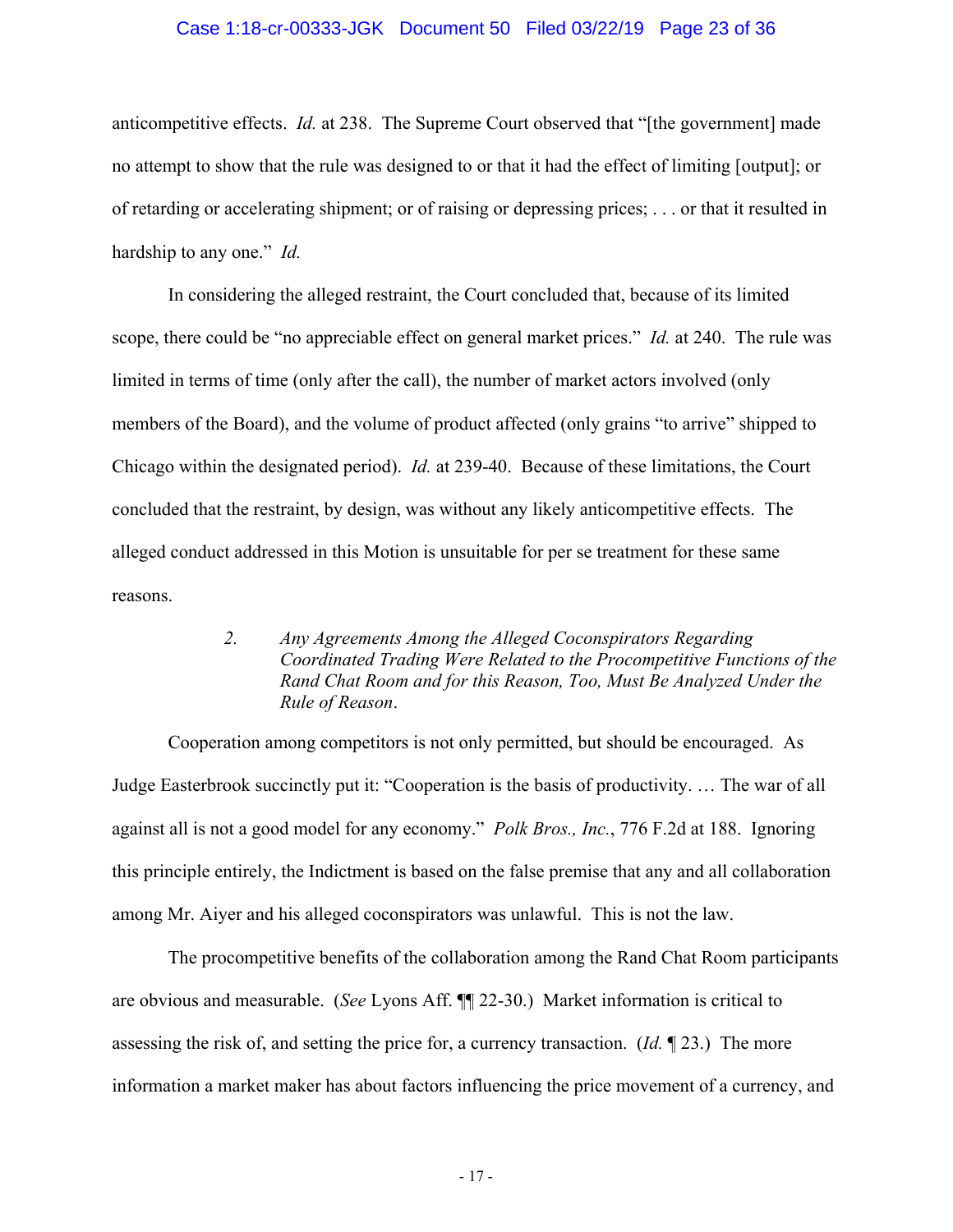### Case 1:18-cr-00333-JGK Document 50 Filed 03/22/19 Page 24 of 36

about his ability to offset his risk position at a particular time, the better able the market maker is to set his prices competitively. (*Id.*)

The Rand Chat Room operated as a venue where participants monitored market information, a place where they shared their views regarding potential price movements, their current open risk positions, and customer order flow, all with an eye towards understanding whether and when currency prices could move to their disadvantage. The Indictment itself highlights the information-sharing functions of the Rand Chat Room. It alleges that the participants "engage[d] in near-daily conversations…to reveal their currency positions, trading strategies, bids and offers on Reuters, customer identities, customer limit order price levels, upcoming customer orders, and planned pricing for customer orders, among other information." (Indictment  $\P$  22 (a).)<sup>4</sup>

The Rand Chat Room was also a venue in which the participants functioned as counterparties of one another. The chat room participants frequently sourced liquidity from one another and were quickly able exit risk positions as a result. "Matching-off" was also a lowercost alternative to trading through brokers or on the interbank electronic platform. (*See* Lyons Aff.  $\P$  25.)

The cooperation among the Rand Chat Room participants was not a restraint designed to restrict output and increase costs, but a cooperative effort to manage risk. Such "cooperative arrangements are also not usually unlawful," making per se treatment improper. *BMI*, 441 U.S. at 23; *see also* FEDERAL TRADE COMMISSION AND U.S. DEPARTMENT OF JUSTICE ANTITRUST

 $\overline{a}$ 

<sup>4</sup> Exchanges of information, even among competitors, are not per se illegal. *U.S. Gypsum Co.*, 438 U.S. at 441 n.16 ("The exchange of price data and other information among competitors does not invariably have anticompetitive effects; indeed such practices can in certain circumstances increase economic efficiency and render markets more, rather than less, competitive. For this reason, we have held that such exchanges of information do not constitute a *per se* violation of the Sherman Act.") (collecting cases).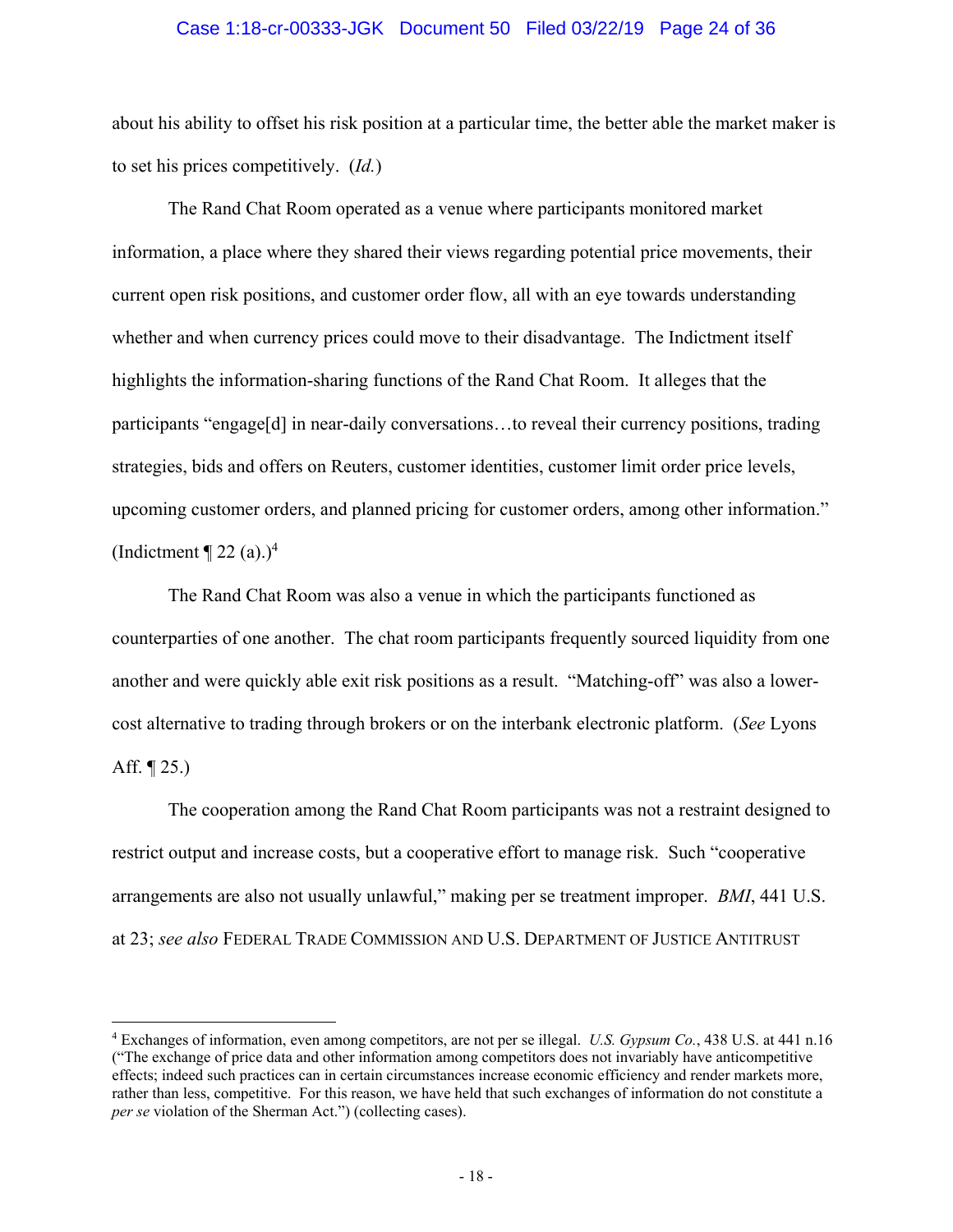## Case 1:18-cr-00333-JGK Document 50 Filed 03/22/19 Page 25 of 36

DIVISION: ANTITRUST GUIDELINES FOR COLLABORATIONS AMONG COMPETITORS, at 6 (Apr. 2000) ("The Agencies recognize that consumers may benefit from competitor collaborations in a variety of ways … [They] may allow its participants to better use existing assets, or may provide incentives for them to make output-enhancing investments that would not occur absent the collaboration.").

When cooperation is undertaken pursuant to a legitimate, procompetitive business arrangement, it does not run afoul of the antitrust laws. In *BMI,* CBS brought a suit against BMI and ASCAP, who were licensing agencies for composers, authors, and publishers. 441 U.S. 1. The main issue in the case was "whether the issuance by ASCAP and BMI to CBS of blanket licenses to copyrighted musical compositions at fees negotiated by them is price fixing *per se* unlawful under the antitrust laws." *Id.* at 4. The Supreme Court held that it was not, explaining that per se treatment may not be appropriate even when "two or more potential competitors have literally 'fixed' a 'price.'" *Id.* at 9. The challenged conduct was not a naked restraint, but rather a means of integrating sales, monitoring, and enforcement against unauthorized copyright use that resulted in the "substantial lowering of costs, which is of course beneficial to" all sides of the market. *Id*. at 21.

*In re ATM Fee Antitrust Litigation*, 554 F. Supp. 2d 1003 (N.D. Cal. 2008) also shows that the per se standard should not be applied when a transactional cooperative endeavor is at issue. The *In re ATM Fee Antitrust Litigation* court declined to apply the per se analysis to an agreement among competitor banks concerning fees to be charged for transactions on ATMs used in common. The court held:

> This case concerns a joint venture that – although not economically integrated – is highly integrated in the sense that members create a new market by fusing complementary resources. Because the  $\lceil \cdot \rceil$  network is a valid joint venture – rather than a mere cartel cloaked in the guise of a joint venture – one would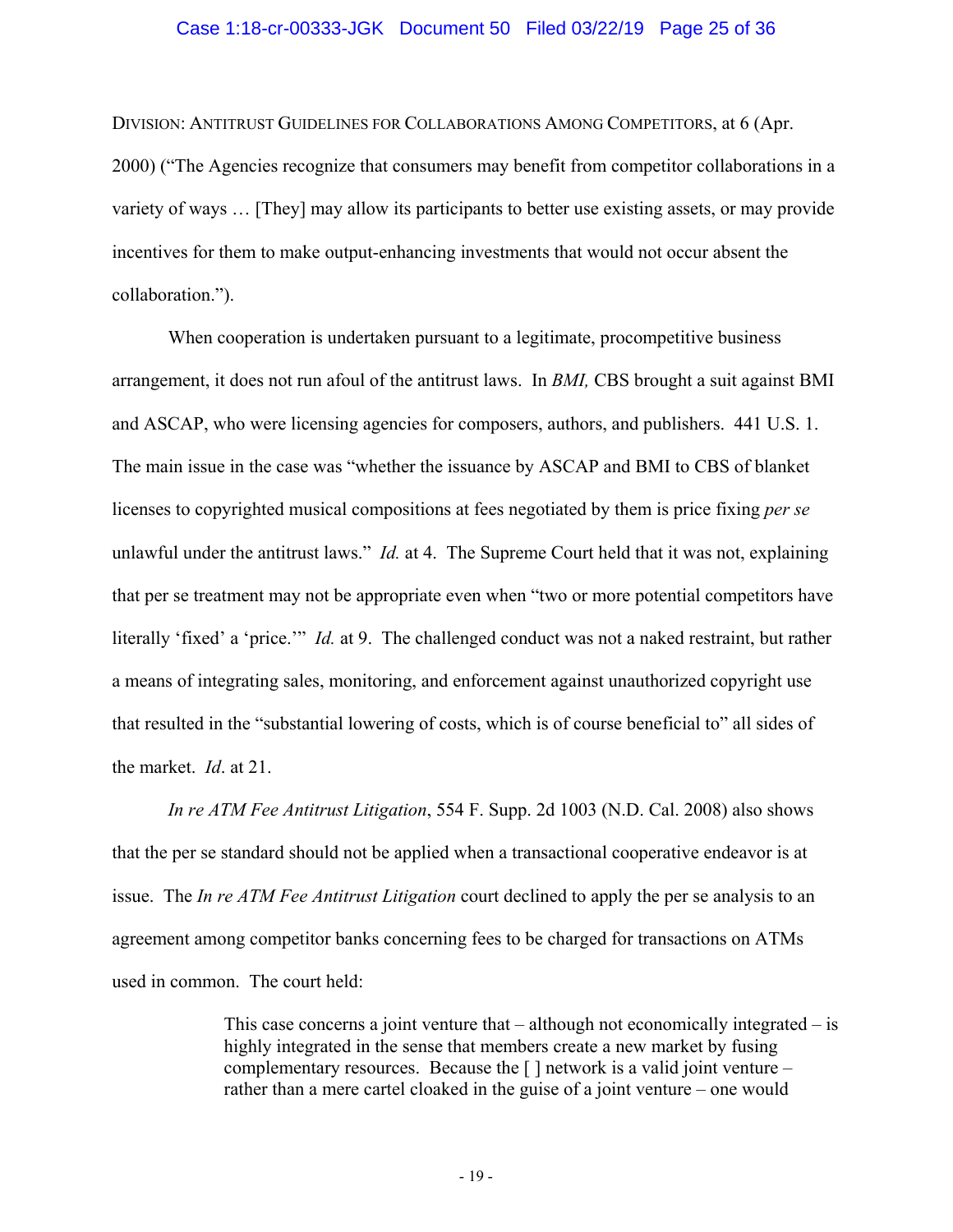## Case 1:18-cr-00333-JGK Document 50 Filed 03/22/19 Page 26 of 36

expect that it is responsible for creating significant and beneficial efficiencies that could not otherwise be accomplished. Under the circumstances, it seems inappropriate to the Court to subject such a venture's conduct to a per se analysis.

554 F. Supp. 2d at 1016-17.

Similarly, in *nFinanSe, Inc.*, a seller of prepaid debit cards sued a company that was both a competing seller of such cards and a distributor of its own and competitors' cards to participating merchants. Defendant, in an effort to promote the use of its own and other competitors' prepaid cards, organized a network that allowed consumers to reload cards at a standard fee regardless of whose card they used. Plaintiff, who competed primarily on price, sued, alleging that the network was a per se horizontal price fixing agreement. The court disagreed and dismissed the complaint in relevant part. It held:

> Even on the face of nFinanSe's pleadings, the Network appears to be a "bona fide joint venture" designed by a GPR reload pack distributor to integrate the reload software of multiple GPR card providers into a centralized card reload system. The Network's efforts to fix the price of GPR card reloads may have some anticompetitive impact. However, it is clear even from the [complaint] that the Network as a whole is not a sham agreement designed only to obscure illegal horizontal price fixing.

*nFinanSe, Inc.*, 2012 WL 13009231, at \*6.

Here, too, the Rand Chat Room is a valid cooperative venture rather than a cartel masquerading as a joint venture. Driven by a common need to manage risk, the participants created both a forum for sharing information and a new trading venue that allowed quick, inexpensive transactions that benefited all parties.

The doctrine of ancillary restraints, which distinguishes between "naked" restraints and those that are "ancillary" to larger cooperative endeavors whose success they promote, is particularly applicable to the Rand Chat Room participants' practice of not trading against each other. *See Polk Bros., Inc.*, 776 F.2d at 188-89. In *Polk Bros.*, *Inc.*, plaintiff was an appliance dealer seeking an injunction to enforce a noncompetition agreement with defendant, a building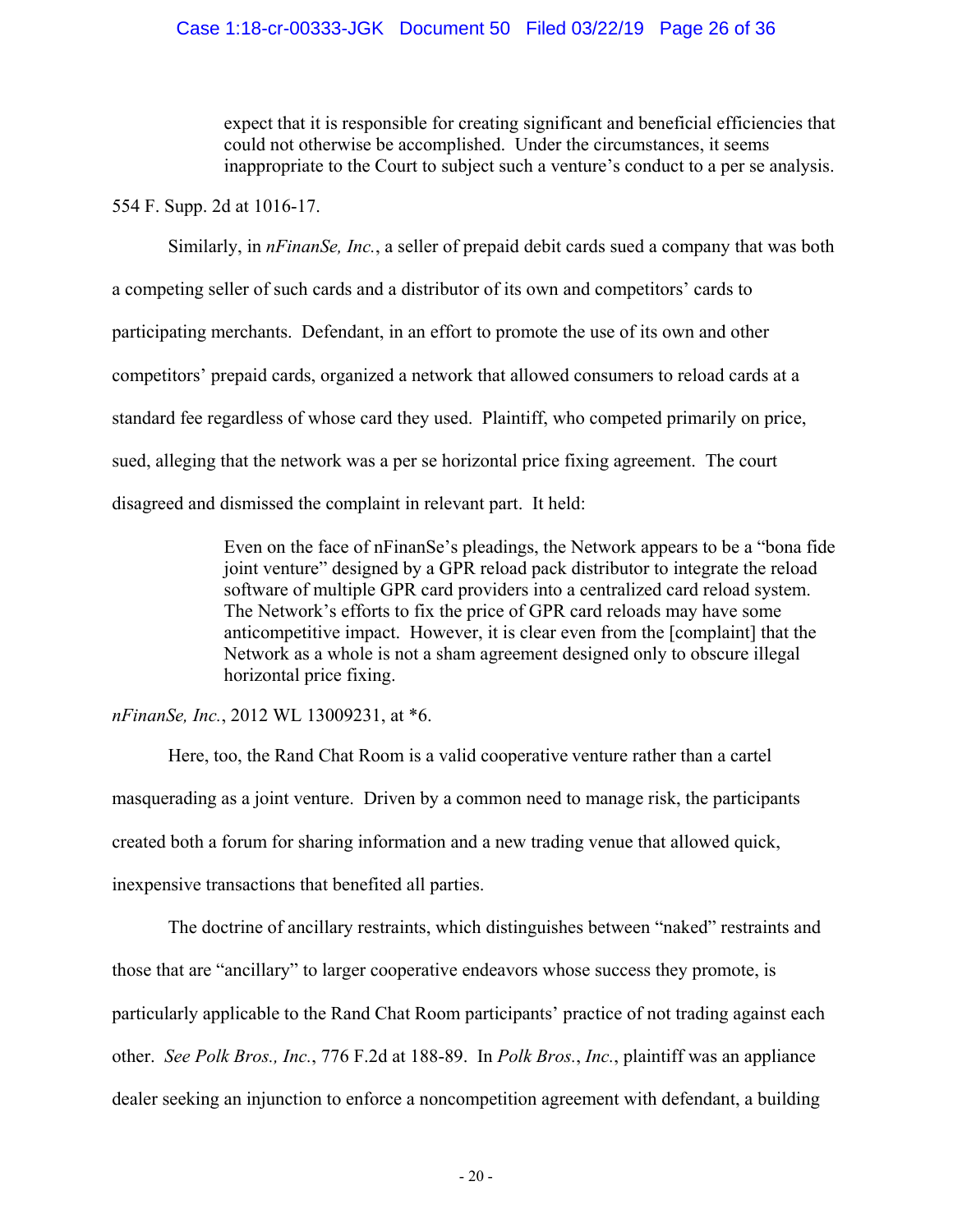## Case 1:18-cr-00333-JGK Document 50 Filed 03/22/19 Page 27 of 36

products dealer that was housed in the same building as plaintiff. The agreement restricted defendant from selling any of the same products as plaintiff—an agreement that would be traditionally classified as a horizontal market division among competitors. Importantly, however, the collaboration expanded output: in providing a venue where consumers could purchase different, but complementary, items for their home, the parties were providing a convenience that attracted customers.

The Seventh Circuit reversed the district court's finding that the covenant was per se illegal, holding that because the parties' agreement not to sell certain competing products may have "contribute<sup>[d]</sup> to the success of a cooperative venture that promises greater productivity and output," it was an ancillary restraint and therefore not subject to the per se rule. In reaching this conclusion, the Seventh Circuit noted that "[a]ntitrust law is designed to ensure an appropriate blend of cooperation and competition, not to require all economic actors to compete full tilt at every moment." *Id.* at 188. The court further noted that the agreement not to compete prevented one participant to the collaboration from "free riding," or exploiting the arrangement for its sole benefit and to the detriment of other participants. *Id.* at 190; *see also Rothery Storage & Van Co.*, 792 F.2d at 212.

The same analysis applies here. The Rand Chat Room was a forum that helped its participants understand currency price movements and provided a prompt, convenient, and costeffective forum for trading to reduce risk. These benefits allowed the Rand Chat Room participants to be more competitive in the prices they quoted to end-users. (Lyons Aff. ¶ 30.) In order to reap these benefits, however, it was important that the Rand Chat Room participants could be comfortable that the information they shared was not used against them. The limited trading coordination addressed in this Motion provided this comfort. Were it not for this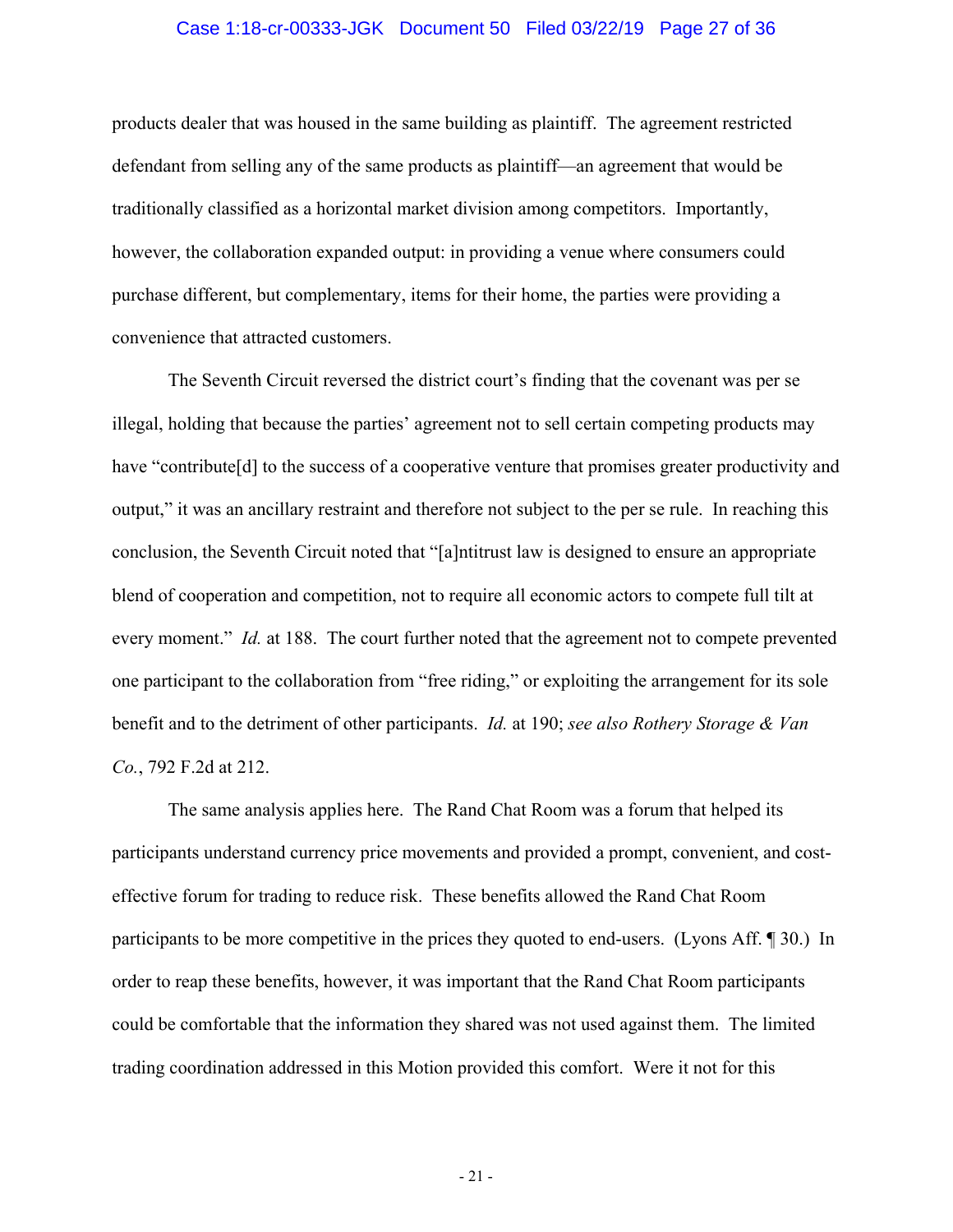## Case 1:18-cr-00333-JGK Document 50 Filed 03/22/19 Page 28 of 36

coordination, information-sharing by the Rand Chat Room participants—and the beneficial transactions between participants to which it led—would have been undermined. (*See* Klotz Decl. ¶ 19; Affidavit of Dennis W. Carlton (the "Carlton Aff."), dated Mar. 22, 2019, ¶¶ 24, 27.)

Significantly, the trading coordination the Government challenges here was front and center in *United States v. Usher,* 1:17-cr-00019-RMB (S.D.N.Y. 2018). In *Usher*, there was extensive, uncontradicted testimony that FX traders would not share position information with each other if they were worried that the traders to whom they disclosed this information would use it to trade against them to their disadvantage. (Klotz Decl. ¶ 19.) Because these behaviors advanced legitimate purposes of interdealer coordination, they cannot be treated as per se violations of the antitrust laws.

# *3. Suggestions That the Rand Chat Room Participants Engaged in Deceptive or Manipulative Behavior Add Nothing to the Government's Antitrust Claim*.

The Government has identified a number of instances in which one Rand Chat Room participant assisted another in "spoofing" other participants in the interdealer market. (*Id.* ¶ 20.) The Government has also identified a handful of instances, all in 2011, in which, the Government contends, two Rand Chat Room participants engaged in a fictitious trade in the interdealer market. (*Id.* ¶ 23.) For the reasons discussed previously, these behaviors, if they occurred, were not classic price fixing, bid rigging, or any other per se antitrust violation and do not belong in a criminal antitrust indictment.

"[A]cts that may be tortious, fraudulent, or violative of contracts between the parties do not, without more, fall within the ken of the antitrust laws." *Apex Oil Co.*, 713 F. Supp. at 595. In *Phillips Getschow Co.*, the court held that favoritism shown by a stadium developer toward a preferred bidder on a construction project did not constitute "bid rigging." 270 F. Supp. 2d at 1051 ("[I]mproperly allow[ing] . . . new and lower bids" amounted to "improperly disclos[ing]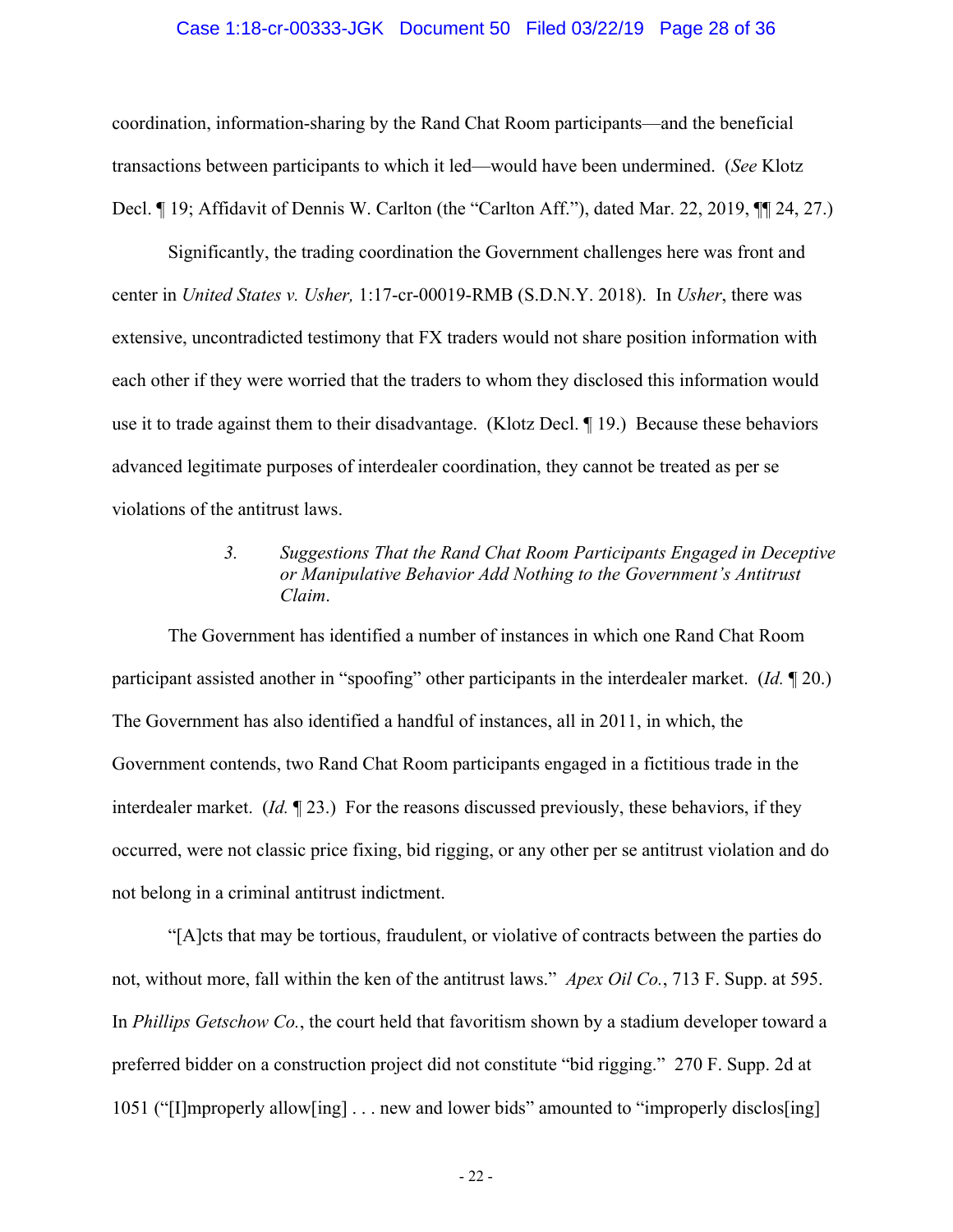## Case 1:18-cr-00333-JGK Document 50 Filed 03/22/19 Page 29 of 36

what should have been a sealed bid" but did not constitute a per se or rule of reason antitrust claim"). Similarly, in *TMT Management Group, LLC v. U.S. Bank National Association*, Civ. No. 14-4692 (MJD/JSM), 2016 WL 730254 (D. Minn. 2016), the court declined to find bid rigging where a competitor bribed a bank official to accept its bid for a portfolio of delinquent accounts rather than a rival's more attractive bid. *See also Telectronics Proprietary, Ltd. v. Medtronic, Inc*. 687 F. Supp. 832, 837 (S.D.N.Y. 1988); *Falstaff Brewing Co. v. Stroh Brewery Co*., 628 F. Supp. 822, 826 (N.D. Cal. 1986) (purpose of Sherman Act "was not to subject all business and commercial torts to the scrutiny of federal [antitrust] law").

The Government's examples of alleged coordinated spoofing or other deceptive trading are not antitrust violations.

## B. Behaviors Arising Out Of Vertical Relationships Between The Parties Must Be Analyzed Under The Rule Of Reason

Vertical restraints are not the proper subjects of criminal enforcement. *See* U.S. DEPARTMENT OF JUSTICE ANTITRUST RESOURCE MANUAL (Nov. 2017) ("Vertical resale price maintenance, which is an agreement on price between a manufacturer and its distributors (or a distributor and its retailers), may not be prosecuted criminally"); *see also Leegin Creative Leather Prods., Inc.*, 551 U.S. at 882 ("[V]ertical price restraints are to be judged by the rule of reason"). The Government has ignored this long-standing principle in formulating the present charges.

The Indictment accuses Mr. Aiyer and his coconspirators of "agreeing on pricing to quote to customers, including customers who had solicited competing prices in the same CEEMA currency pair from two or more of the coconspirators." (Indictment ¶ 22(f).) The Government has identified numerous instances in which Mr. Katz consulted Mr. Aiyer about the appropriate price to show to a customer when approached to do a ruble transaction and analogizes the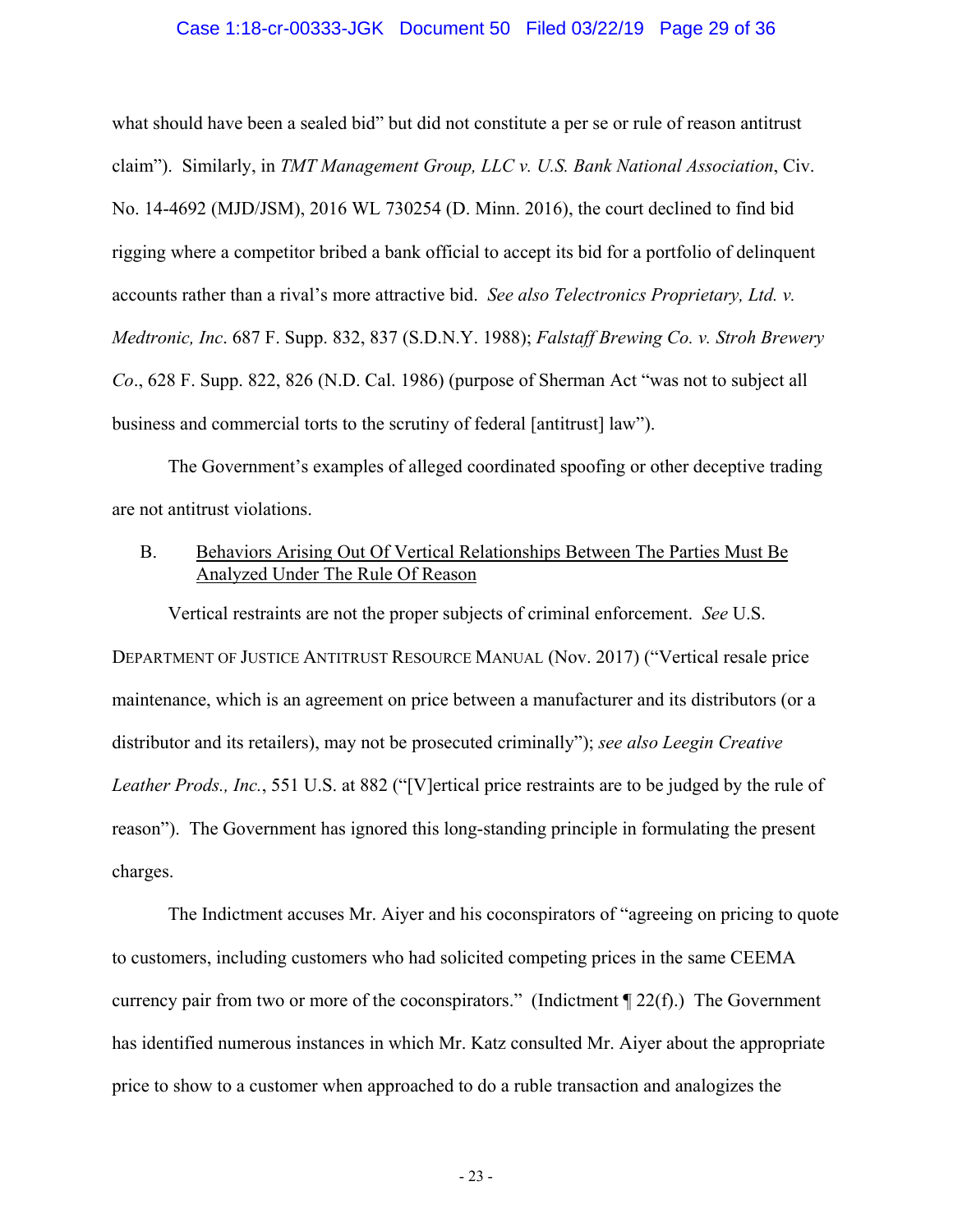#### Case 1:18-cr-00333-JGK Document 50 Filed 03/22/19 Page 30 of 36

behavior to classic price fixing. (Klotz Decl. ¶¶ 10-12.) The Government, however, misunderstands the relationship between Mr. Aiyer and Mr. Katz in the Russian ruble.

Mr. Aiyer was one of the principal, most aggressive, and least costly ruble dealers in New York. (*Id*. 16.) His volume of ruble business was more than 40 times greater than that of Mr. Katz. (Lyons Aff. ¶ 39.) As a result, Mr. Katz frequently turned to Mr. Aiyer for advice on the appropriate price to quote to customers, and for Mr. Aiyer to serve as an offset should Mr. Katz win the customer business. (*See* Klotz Decl. ¶¶ 7, 9.) Significantly, in virtually every instance in which Mr. Katz consulted Mr. Aiyer about what price to quote a customer for a ruble transaction, he immediately offset his risk position in a transaction with Mr. Aiyer if the customer transacted with Mr. Katz. (Lyons Aff. ¶40.) The transactions identified by the Government reflect a classic vertical relationship, with Mr. Aiyer as the supplier and Mr. Katz as a distributor. 5

*Leegin Creative Leather Products* makes clear that in this context, discussions of, and agreements on, prices to quote to customers are perfectly permissible. In *Leegin*, the Supreme Court held that the application of the per se standard to vertical minimum pricing agreements was inappropriate. The Court concluded that justifications for vertical price restraints are similar to those for other vertical restraints that had previously been held to be governed by the rule of reason. 551 U.S. at 890. It therefore overruled its previous holding that vertical price restraints are per se illegal.

 $\overline{a}$ 

 $5$  On the 17 dates that the Government has flagged that relate to the ruble, Mr. Cummins consulted Mr. Aiyer about ruble pricing on five occasions. (Lyons Aff. ¶ 41.) Mr. Cummins was not responsible for trading the ruble at Citibank and presumably contacted Mr. Aiyer when the Citi ruble trader was unavailable. (Klotz Decl. ¶ 8.) In fact, Mr. Aiyer's ruble trading volume was more than 1,800 times greater than Mr. Cummins' volume. (Lyons Aff. ¶ 39.) In the five instances that Mr. Cummins asked Mr. Aiyer for a ruble price, Mr. Cummins appears to have won the customer business once, although a corresponding transaction does not appear in Mr. Cummins' book. (*Id.* ¶ 41.) The Government has not identified any problematic ruble transactions involving Mr. Williams. (Klotz Decl.  $\P(8.)$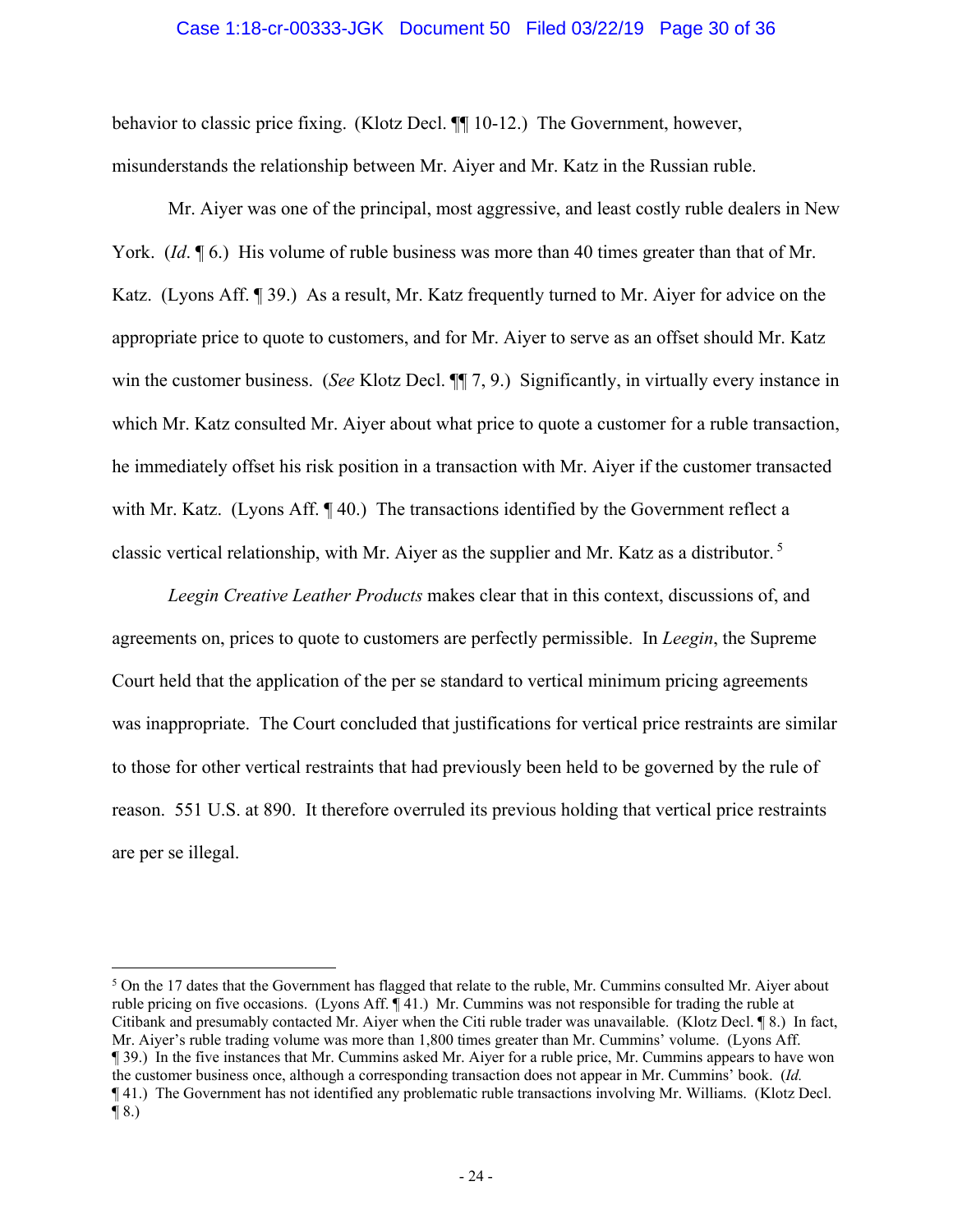## Case 1:18-cr-00333-JGK Document 50 Filed 03/22/19 Page 31 of 36

Here, Mr. Aiyer's competitive pricing of the ruble to Mr. Katz, who in turn was able to quote Mr. Aiyer's narrow spreads to customers, increased competition. The vertical arrangement between Mr. Aiyer and Mr. Katz allowed both to compete more effectively. Mr. Katz could be a more effective ruble market maker because he could rely on Mr. Aiyer to help reduce his risk trading a currency with which he was uncomfortable, while Mr. Aiyer gained indirect access to customers to whom he otherwise would have had no access at all. Without Mr. Aiyer's willingness to serve as a market maker to Mr. Katz, there would have been fewer market actors, less market activity, and less competitive pricing. Such an arrangement should not be subject to per se condemnation.

In *In re Sulfuric Acid Antitrust Litigation*, Judge Posner concluded that a complex vertical distribution agreement should not be subjected to per se treatment. In that action, chemical companies that purchased sulfuric acid brought suit against Canadian and U.S. producers of sulfuric acid, alleging that the producers conspired to fix prices. *In re Sulfuric Acid Antitrust Litig.*, 703 F.3d 1004, 1008 (7th Cir. 2012). In an effort to gain access to the U.S. markets, the Canadian producers established a U.S. distribution network through U.S. producers of sulfuric acid. *Id.* at 1008-09. The U.S. producers entered into "shutdown agreements," under which "each producer would curtail its own production and be compensated for this by the Canadian companies' selling sulfuric acid to it (for resale) cheaply enough to make distribution more profitable than production." *Id.* at 1009. The district court ruled that the case could not proceed on a theory of per se liability. *Id*. at 1008. The Seventh Circuit affirmed. Contrasting the case with *United States v. Socony-Vacuum Oil Co.*, 310 U.S. 150 (1940)—a case on which plaintiffs relied—the Seventh Circuit observed that the sole aim and effect of the agreement was not to raise prices. Instead: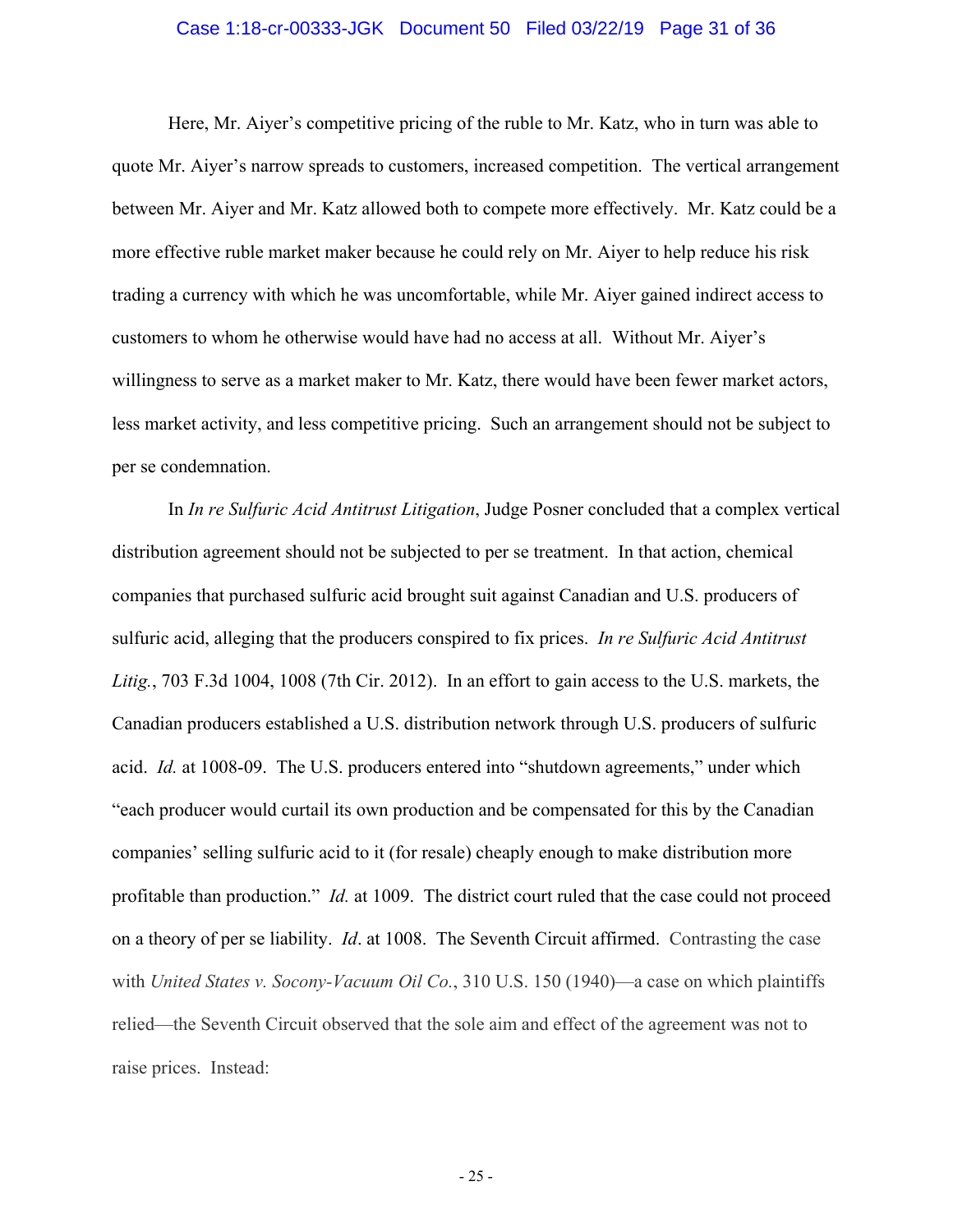[T]he aim was to facilitate entry into the U.S. market, which would (and eventually did …) lower prices and prevent the shutdown of Canadian smelting operations, which would have reduced output and raised the price of sulfuric acid in the United States. The overall effect was thus to lower rather than to raise price.

*In re Sulfuric Acid*, 703 F.3d at 1012. The aims and benefits of the distribution arrangement between Mr. Aiyer and Mr. Katz are similar to those at issue in *In re Sulfuric Acid*, making per se treatment equally unsuitable in this case.

The Government has also pointed to a limited number of instances that differ from the previous examples because the customer approached both Mr. Katz and Mr. Aiyer simultaneously, either directly or through a broker, and the two discussed who should quote what price to the customer. (Klotz Decl. ¶ 11.) Notwithstanding the superficial resemblance to price fixing, it is clear in these instances that Mr. Katz viewed his relationship to Mr. Aiyer as vertical: if he won the customer business, he intended to enter immediately into an off-setting transaction with Mr. Aiyer, and when he won the customer business, he did so. (*Id.*; Lyons Aff. ¶ 40.) This is a case of dual distribution. In all instances the Government complains of in which Mr. Katz transacts with a customer in the ruble, Mr. Aiyer serves as a supplier, but he sometimes also deals directly with customers himself. *Gatt Communications*, *Inc.* makes clear that the rule of reason applies to such dual distribution cases. 2011 WL 1044898, at \*3 ("[B] ecause Plaintiff [] pled that the parties to the alleged agreement ha[d] a relationship with both horizontal and vertical elements, the Plaintiff's Sherman Act claim must be evaluated under the rule of reason."); *see also* Carlton Aff. ¶ 30, n.29.

# **III. To The Extent The Challenged Behaviors Are Not Per Se Violations, The Indictment Must Be Dismissed**

The issue on this Motion is not whether the conduct is permissible under the rule of reason, but whether the rule of reason applies. *See Polk Bros., Inc.*, 776 F.2d at 189; *Major League Baseball Properties, Inc. v. Salvino, Inc*., 542 F.3d 290, 334 (2d Cir. 2008). Whether to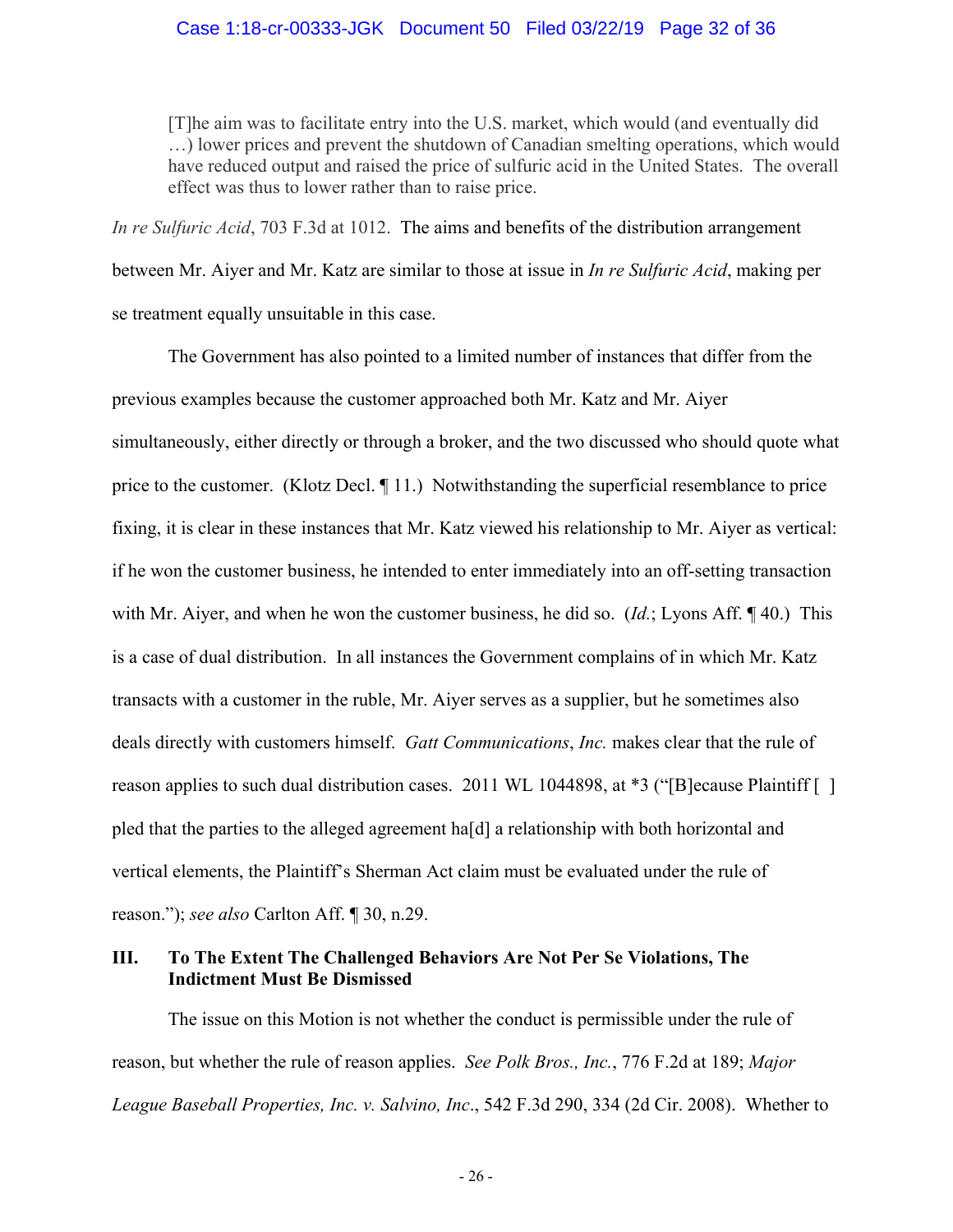## Case 1:18-cr-00333-JGK Document 50 Filed 03/22/19 Page 33 of 36

apply the rule of reason standard or the per se standard hinges on what the likely *effects* of the alleged restraint are. *Polk Bros., Inc.*, 776 F.2d at 189; *cf. Board of Trade*, 246 U.S. at 240. The per se standard applies only to alleged restraints with "unquestionably anticompetitive" effects. *U.S. Gypsum Co.,* 438 U.S. at 440; *see also Leegin Creative Leather Prods., Inc.*, 551 U.S. at 886 ("To justify a *per se* prohibition a restraint must have 'manifestly anticompetitive' effects") (quoting *Cont'l T. V., Inc. v. GTE Sylvania Inc*., 433 U.S. 36, 50 (1977)). Conversely, the per se rule does *not* apply to restraints whose likely effects are not precisely discernible; in such circumstances, the rule of reason applies. *U.S. Gypsum Co*., 438 U.S. at 440.

As detailed in the preceding sections and explained by Profs. Carlton and Lyons, none of the behaviors at issue in this case is unquestionably anticompetitive, the requirement for application of the per se standard. Every alleged behavior has a plausible pro-competitive explanation or, at least, has ambiguous, imprecisely discernible effects. (*See* Carlton Aff. ¶¶ 33- 35.) In any event, the challenged conduct does not fall within traditionally-recognized per se categories.

To the extent the Indictment does not attack clear, traditionally-recognized categories of naked anti-competitive conduct, the Indictment should be dismissed. As the Government itself acknowledges in its own Antitrust Division Guidelines, criminal process is not appropriate for the types of conduct at issue in this Motion—conduct without unquestionably anticompetitive effects, which is therefore subject to the rule of reason. *See* U.S. DEPARTMENT OF JUSTICE ANTITRUST DIVISION: ANTITRUST DIVISION MANUAL, at 54 (Apr. 2015) (reserving "criminal investigation and prosecution" for "*per se* unlawful agreements" only). To proceed otherwise i.e. to criminalize rule of reason conduct whose effects are unclear—would be to threaten the

- 27 -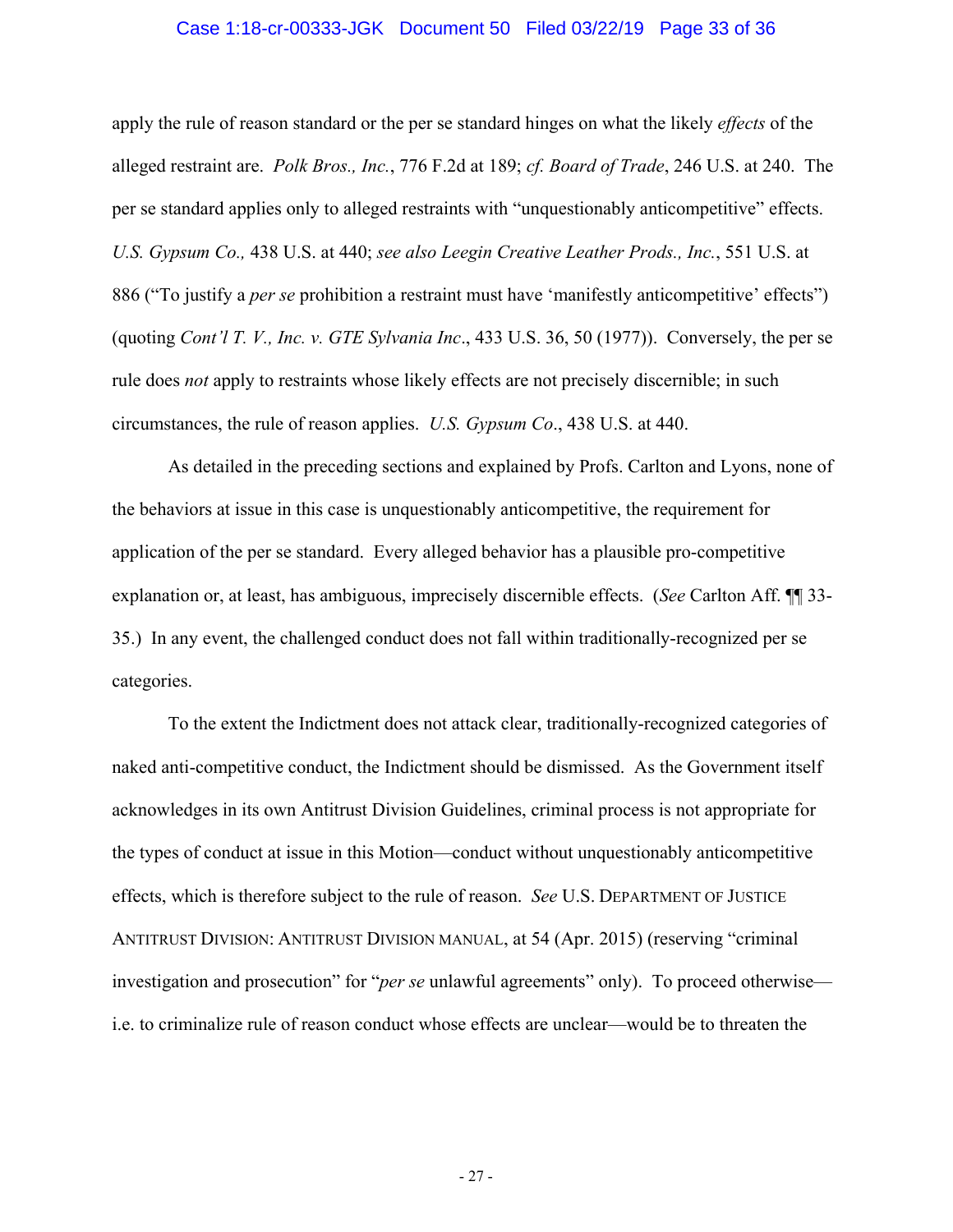#### Case 1:18-cr-00333-JGK Document 50 Filed 03/22/19 Page 34 of 36

constitutional right to fair notice. *See U.S. Gypsum Co*., 438 U.S. at 440-41; *United States v. Lanier*, 520 U.S. 259, 272 (1997).

In *Skilling v. United States, supra*, the former CEO of Enron Corporation was convicted, *inter alia*, of conspiring to violate the honest services fraud statute, 18 U.S.C. §1346. Skilling's conduct involved falsification of Enron's financial records, but it did not involve accepting bribes or kickbacks, conduct traditionally recognized as honest services fraud under the mail fraud and wire fraud statutes prior to *McNally v. United States*, 483 U.S. 350 (1987). The Supreme Court held that Congress, in its post-*McNally* enactment of the honest services statute, plainly intended to criminalize traditional bribery and kick-back schemes. Beyond this, however, the Court found the statute to be hopelessly vague. Because Skilling's conduct was not within the categories of behavior traditionally recognized as criminal fraud, the Court held that to extend the reach of the statute to encompass Skilling's conduct "would raise the due process concerns underlying the vagueness doctrine." 561 U.S. at 408. "To preserve the statute without transgressing constitutional limitations," *id*. at 408-09, the Court limited its applicability and reversed Skilling's conviction.

Here, as in *Skilling*, Section l of the Sherman Act is hopelessly vague. "The Sherman Act, unlike most traditional criminal statutes, does not, in clear and categorical terms, precisely identify the conduct which it proscribes." *U.S. Gypsum Co*., 438 U.S. at 438. Unless confined to traditionally-recognized categories of plainly anti-competitive behavior, the statute fails to assure that criminal responsibility does not attach where one could not reasonably understand that one's contemplated conduct is proscribed. *Skilling,* 561 U.S. at 402-03; *Lanier*, 520 U.S. at 272. In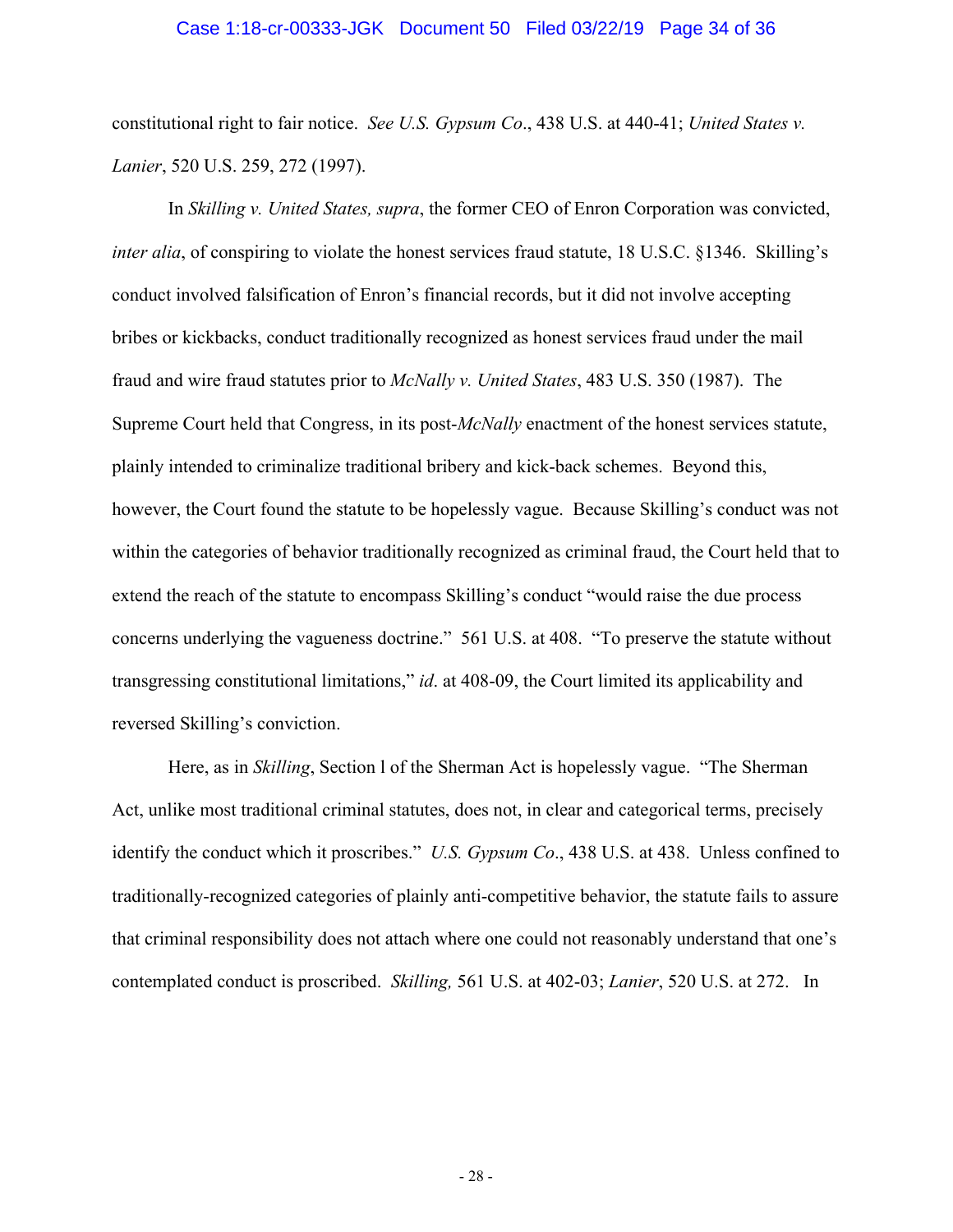## Case 1:18-cr-00333-JGK Document 50 Filed 03/22/19 Page 35 of 36

short, confining criminal antitrust prosecutions to traditionally-recognized per se violations is not simply a matter of government discretion, it is constitutionally required.<sup>6</sup>

Conduct subject to per se condemnation may not raise a fair notice issue: the conduct may speak for itself, and to understand it may be sufficient to understand that it is anticompetitive. The fair notice problem is acute, however, as applied to rule of reason conduct. *U.S. Gypsum Co*., 438 U.S. at 440-41; *see also United States v. Nat'l Dairy Prods. Corp*., 372 U.S. 29, 33 (1963). Without the obvious "unquestionably anticompetitive effects" that characterize per se conduct, defendants are not on notice that their rule of reason conduct may be a crime. *U.S. Gypsum Co*., 438 U.S. at 441. As the Supreme Court explained of rule of reason conduct: "[T]he behavior proscribed by the [Sherman] Act is difficult to distinguish from the gray zone of socially acceptable and economically justifiable business conduct." *Id.* at 440-41. This difficulty that is attendant to all rule of reason cases is the essence of the constitutional issue of fair notice. *United States v. Guthrie*, No. 93-30066, 1994 WL 41106, at \*2 (9th Cir. Feb. 10, 1994) ( "notice concerns . . . arise when criminal liability is imposed for conduct within the 'grey zone' to which the rule of reason applies"); *see also Palmer v. City of Euclid, Ohio,* 402 U.S. 544, 546 (1971) (*"*[N]o man shall be held criminally responsible for conduct which he could not reasonably understand to be proscribed.").

 $\overline{a}$ 

<sup>6</sup> *Skilling* provides a second and related reason for construing vague criminal statues narrowly: "Further dispelling doubt on this point in the familiar principle that 'ambiguity concerning the ambit of criminal statues should be resolved in favor of lenity.'" 561 U.S. at 410 (quoting *Cleveland v. United States*, 531 U.S. 12, 25 (2000)).